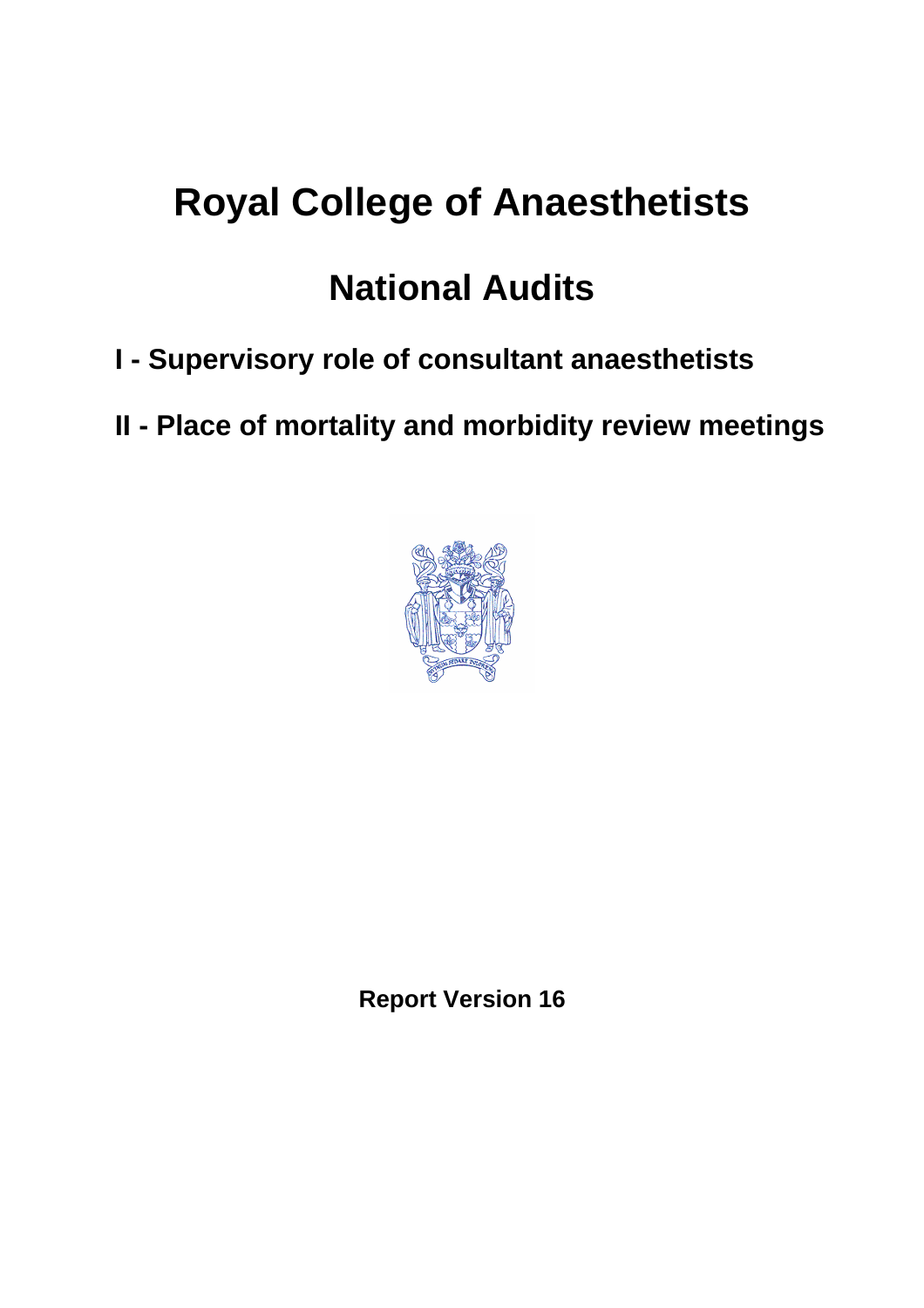# **Contents** Page

| 1 | <b>Introduction</b>                                                                                                                                                                               | $\mathbf{2}$         |
|---|---------------------------------------------------------------------------------------------------------------------------------------------------------------------------------------------------|----------------------|
| 2 | <b>Principal findings</b>                                                                                                                                                                         | 3                    |
| 3 | <b>Background and methods</b>                                                                                                                                                                     | 5                    |
| 4 | <b>Results</b><br>4.1 List of tables and figures<br>4.2 Coverage and data<br>4.3 Audit one: supervisory role of consultant anaesthetists<br>4.4 Audit two: place of mortality & morbidity reviews | 8<br>9<br>11<br>25   |
| 5 | <b>References</b>                                                                                                                                                                                 | 35                   |
| 6 | <b>Appendices</b><br><b>6.1 Standards</b><br><b>6.2 Questionnaires</b><br>6.3 Steering group, project team, expert panels,<br>participating hospitals                                             | 36<br>37<br>39<br>49 |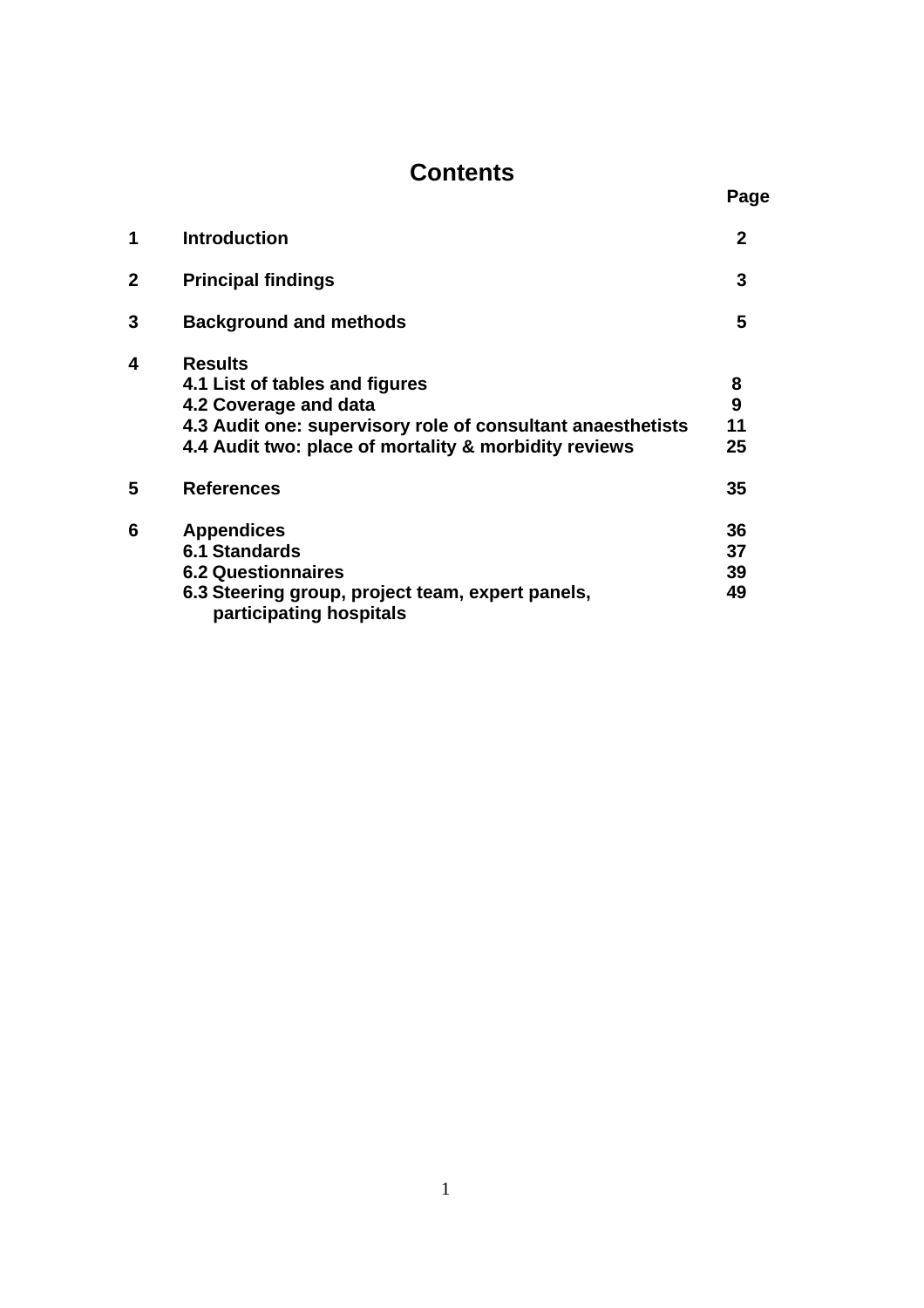## **1. Introduction**

The Royal College of Anaesthetists carried out two national audits during 2003. This work builds on their 2000 publication, *Raising the Standard; a Compendium of Audit Recipes*. <sup>1</sup> The College's choice of topics reflects some of the findings of the 2002 NCEPOD report '*Functioning as a team*?' 2

Audit one investigated the supervisory role of consultant anaesthetists. The aims were to explore the role that consultant anaesthetists play in supervising other anaesthetists; to ascertain prevalent beliefs and practice; and to investigate the scope for improvement.

Audit two investigated the place of mortality and morbidity reviews. The aims were to explore the role that anaesthetists play in M&M meetings and the value they obtain from them; to ascertain prevalent beliefs and practice; and to investigate the scope for improvement.

Anaesthesia audit coordinators and NCEPOD assessors contributed to the development, piloting and execution of these audits, backed up by a steering group and a small specialist team at the University of Manchester.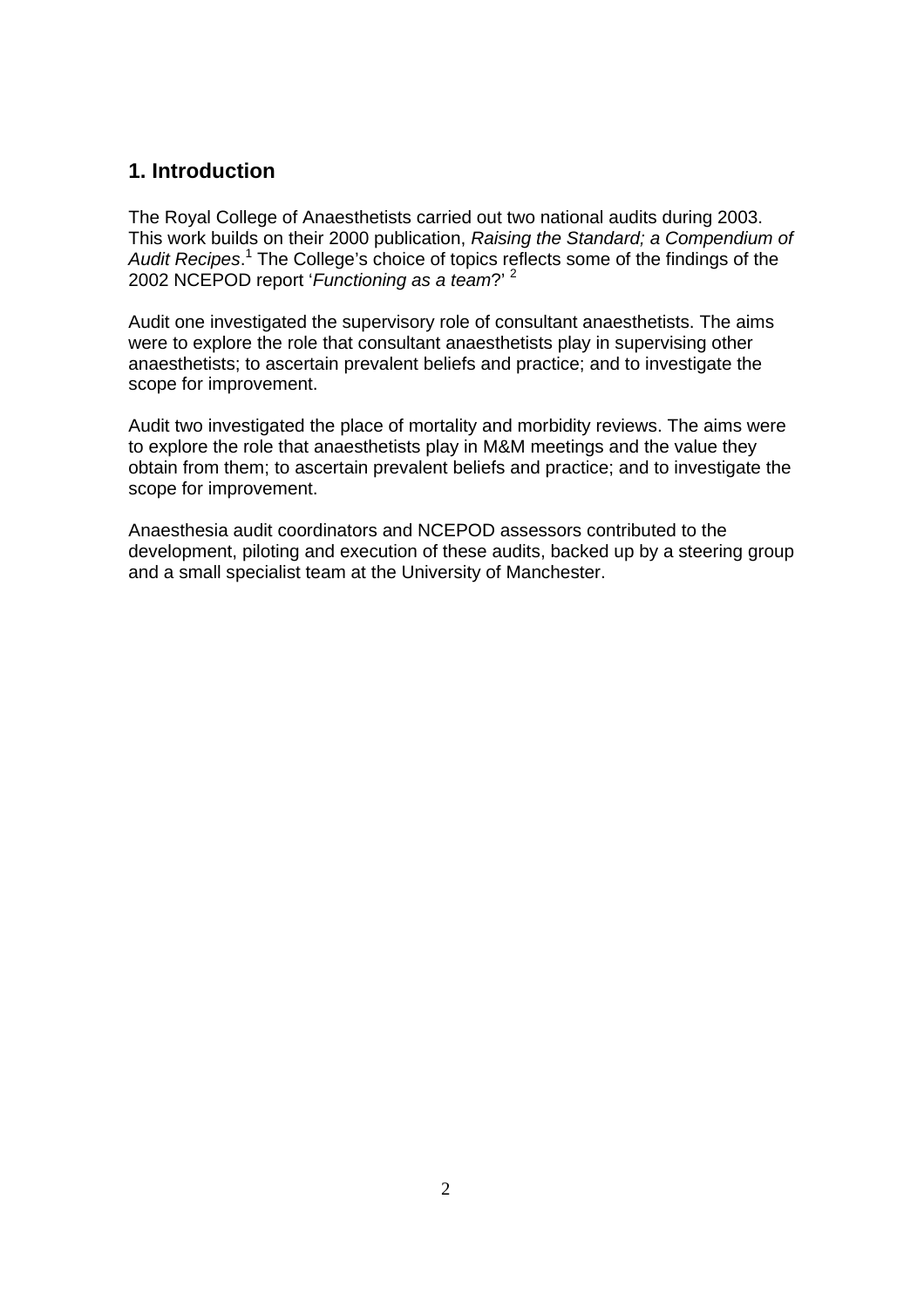## **2. Principal findings**

- 1. Forty-three percent of anaesthesia departments in the UK hospitals took part in the two audits
- 2. Randomly selecting 10% of hospitals and asking for a high response rate was not worthwhile
- 3. We received 2297 questionnaires from the 135 departments which took part

#### *The anaesthesia record*

- 4. Most departments (75%) believe their anaesthesia chart enables adequate recording of anaesthesia personnel
- 5. Improvements in anaesthetic records are seen as highly desirable, including addition of fields to record grade of trainee, logging handovers and details of supervising consultant and prior discussions

#### *Supervisory role of consultant anaesthetists*

- 6. Few departments have written guidance on supervision policy
- 7. Few departments have guidelines for management of ASA 3, 4, or 5 patients
- 8. The most frequently encountered system to allocate supervisory responsibility to consultants involves doubling up a consultant with a capable trainee so as to enable a rapid response
- 9. Most trainees and NCCGs are highly satisfied with the supervision and training they receive
- 10. Most consultants are not free (whether through being accompanied or being free from clinical duties) to provide immediate assistance to those they are supervising. Consultants can find the conflicting demands very difficult when not provided with such support
- 11. The main reasons for involving a consultant are advice on preoperative anaesthesia assessment, sick patients and complex cases, and children
- 12. Judging from the one-week audit period, about one third of non-consultants need practical assistance from a consultant, less than 10% have to hand a case over, and fewer than 2% report that consultant input is needed but not obtainable soon enough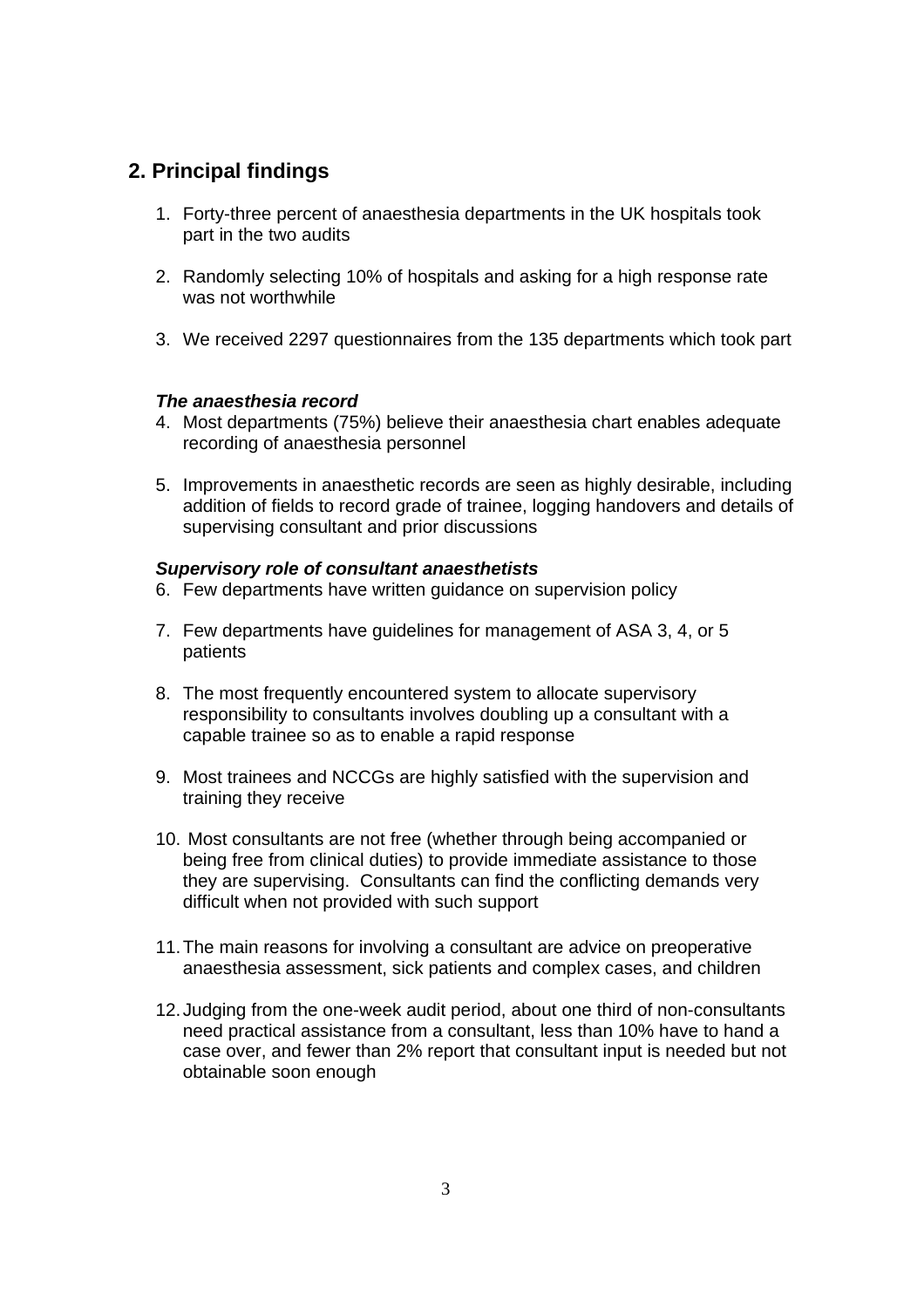#### *Place of mortality and morbidity reviews*

- 13. Most anaesthesia departments (74%) have a system in place to enable identification of deaths related to anaesthesia; and most have mortality and morbidity review meetings
- 14. Only half of anaesthesia departments have a nominated person to review deaths
- 15. Around half of anaesthesia departments have a formal system for taking on board learning from NCEPOD (or SASM in Scotland)
- 16. Most anaesthetic departments (93%) have a system in place to report critical incidents
- 17. Good attendance is reported at M&M review meetings from all grades of staff
- 18. Consultants value M&M review meetings. Lessons learned are the major benefit
- 19. Proposed improvements to make M&M review meetings more effective are: joint meetings with surgeons; an open and blame-free culture; constructive criticism; learning from incidents.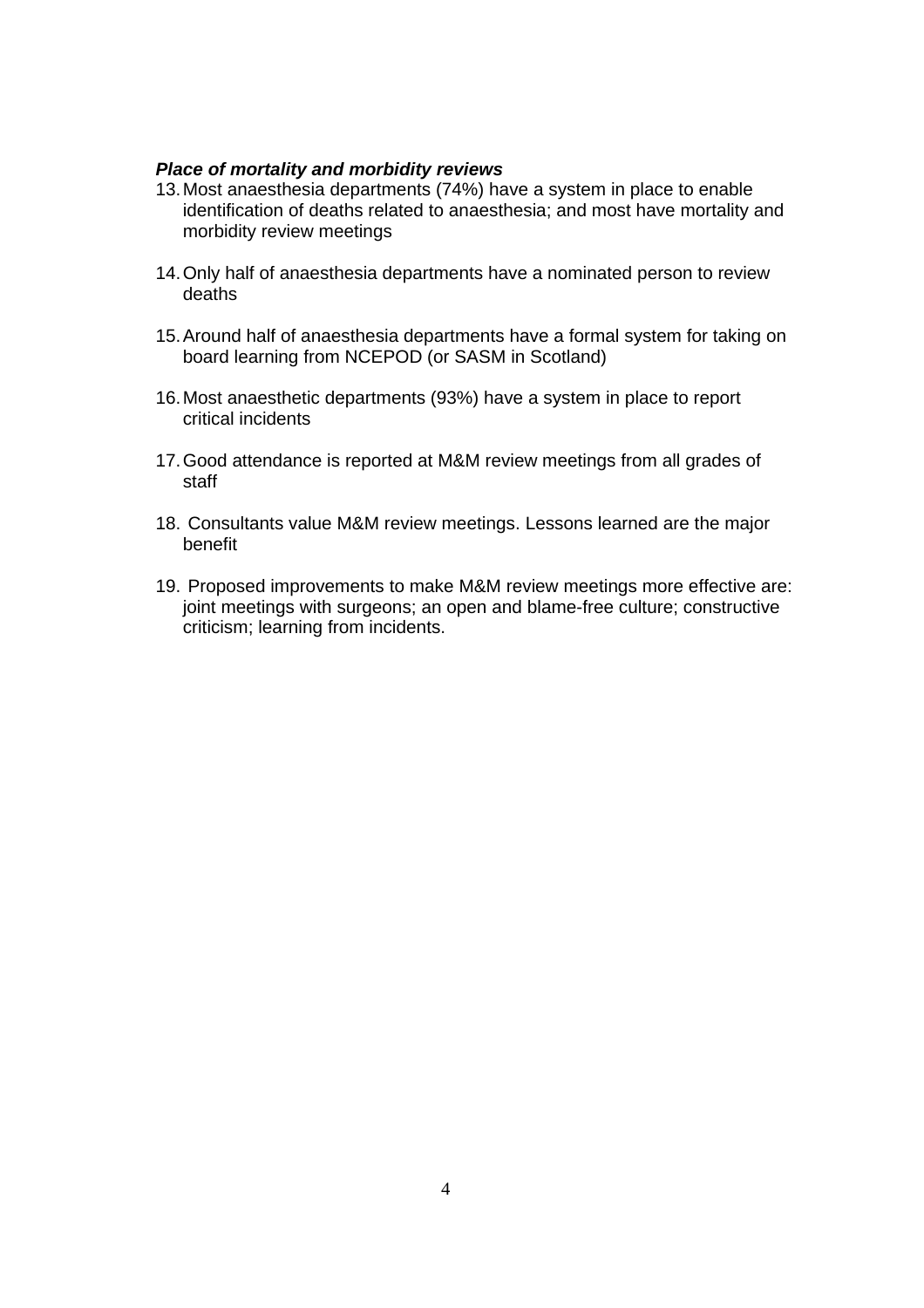## **3. Background and methods**

#### **3.1 Exploratory phase**

Before embarking on the audits, so as to gain understanding of issues underlying the two subjects for audit, we set up several discussion panels of interested audit coordinators, clinical directors and NCEPOD assessors; all business being conducted by email. These panels, together with other experts we approached, assisted us with …

- mapping current audit needs in anaesthesia
- defining what makes a successful anaesthesia audit
- exploring the feasibility of proposed topics
- clarifying wider expectations from the project
- creating a new IT infrastructure including electronic data transfer
- setting up a regular dialogue with all audit coordinators.

Intelligence gathered from the expert panels was endorsed by the project's formal steering group.

The approach we used, inspired by the Delphi technique, involved questions that become more focused as issues emerge and are clarified. $3$  We also provided these groups with the information available to us about standards and references relevant to each topic (Appendix 6.1). Members of the expert panels assisted with crystallising the aims and design for each audit, and four panellists kindly piloted questionnaires for us.

#### **3.2 Audit one: supervisory role of consultant anaesthetists**

NCEPOD (2002) found that a consultant, who could be clearly identified as responsible, was not always traceable when trainee anaesthetists undertook elective lists. The exploratory phase suggested that there are wide variations in the level of supervision provided from place to place. Our expert panel concluded that significant variation in attitudes, organisational systems, tolerance of risk and threats to quality may lie behind this original NCEPOD finding. We agreed that the detailed aims for audit one should be:

- (1) To explore the role consultant anaesthetists play in supervising other anaesthetists
- (2) To ascertain the beliefs, (professed) practice and possible scope for improvement, from three viewpoints:
	- a. the formal or official position as portrayed by the clinical director or deputy, usually the audit coordinator
	- b. the perspective of the consultants providing supervision
	- c. the perspective of those supervised both anaesthetists in training and non-consultant career grades (NCCGs).

#### **3.3 Audit two: place of mortality and morbidity review**

NCEPOD (2002) stated "… *it is unacceptable that anaesthetists did not review 57% of deaths*." Our expert panel suggested that many anaesthetists may not regularly attend or contribute to formal mortality and morbidity (M&M) reviews, and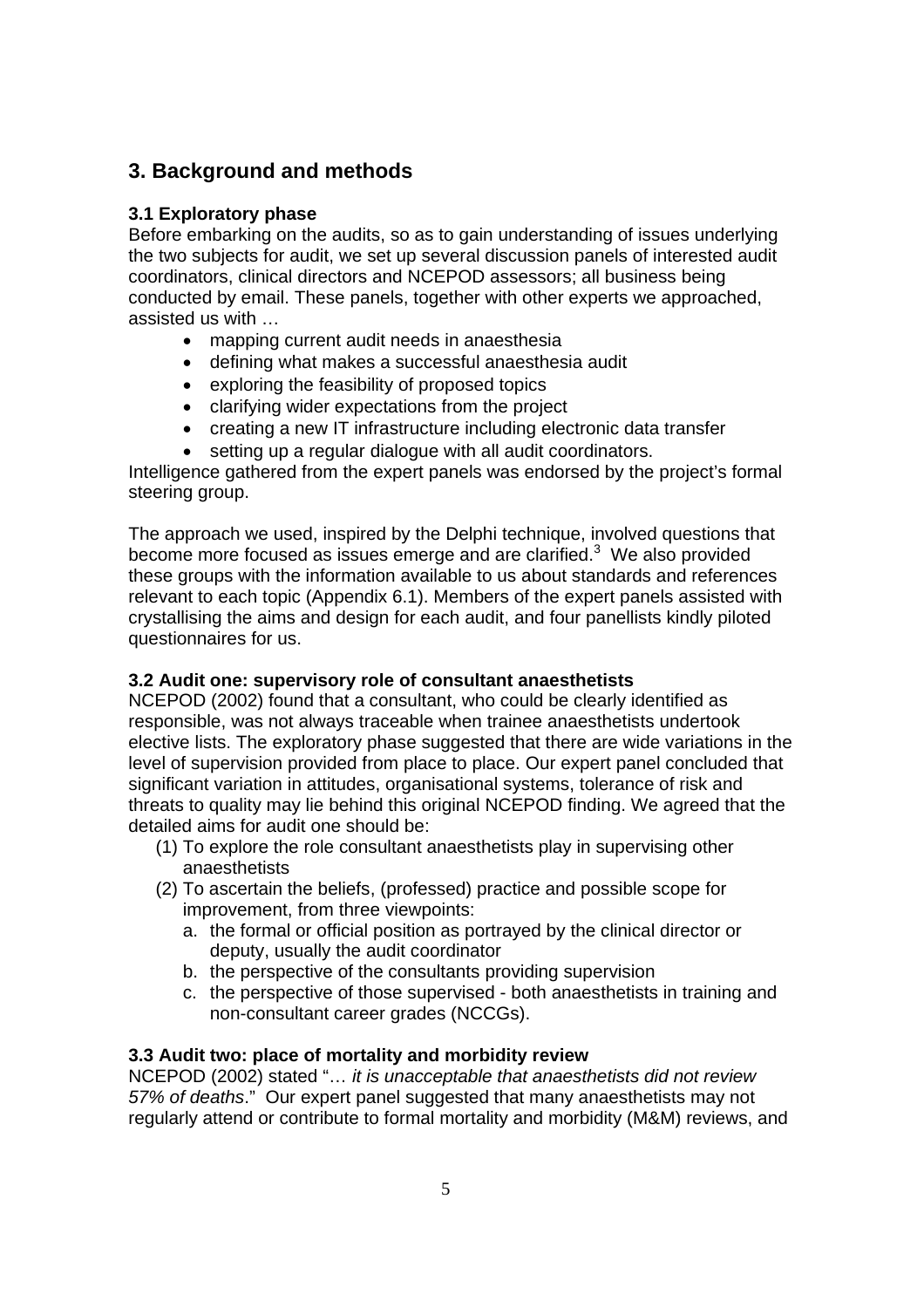may attach little value to the learning that comes from M&M reviews in their own workplace. The aims for Audit Two were determined to be:

- (1) To explore the role that anaesthetists play in M&M meetings and the value they obtain from them
- (2) To ascertain the beliefs, (professed) practice and possible scope for improvement, from two viewpoints:
	- a. The official department position (from clinical director or deputy)
	- b. The perspective of consultants.

#### **3.4 Carrying out the audits**

Questionnaires were developed and piloted in September 2003. By the end of October 2003, the audits were ready to be rolled out nationally. Audit coordinators were provided with questionnaires and instructions; and asked whether they wanted to take part.

We randomly selected a 10% sample of anaesthesia departments and encouraged this group to achieve 100% coverage, offering additional assistance with data handling as a subtle incentive.

Data were collected using three questionnaires (see appendix 6.2)

- Tool one for consultants
- Tool two for non-consultants (trainees and NCCGs)
- Tool three giving the official departmental position.

For audit one, tools 1 and 2 collected data to:

- establish identity and role details
- explore attitudes to supervision, its value and importance
- explore trainees' and NCCGs' own experience of induction relating to supervision
- explore consultants' own views on their normal supervisory role
- track respondents through a one week experience of supervising or being supervised.

Tool 3 collected data on the official departmental position relating to:

- anaesthesia charts
- supervisory systems and policies in place.

For audit two, tool one collected data on:

- consultants' contribution to and experience of Morbidity and Mortality reviews
- their perceived value of these reviews.

There was no non-consultant component to audit two. Tool Three collected data on the official departmental position relating to:

- systems in place for morbidity and mortality review
- their perceived value.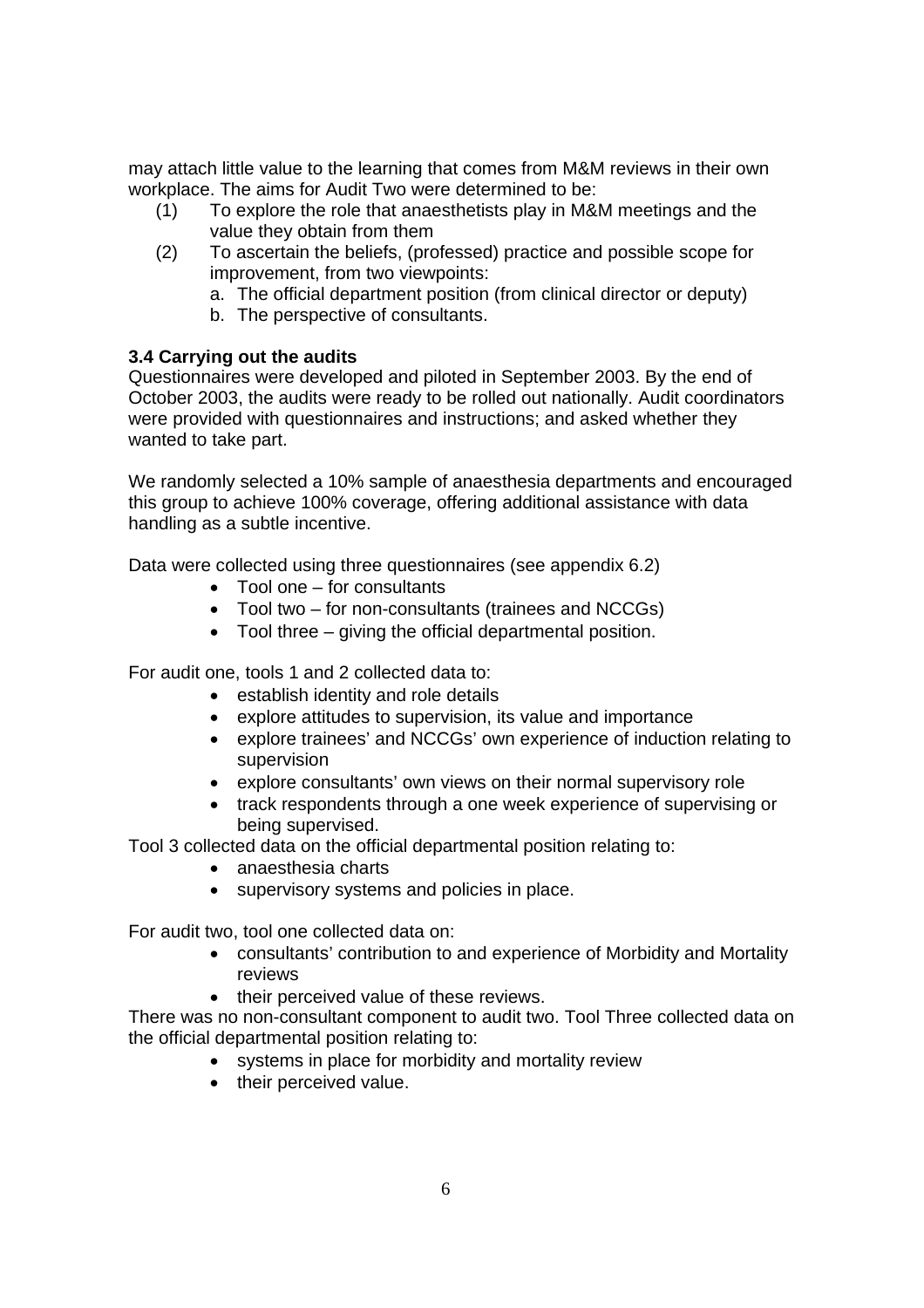Audit coordinators managed the local level tasks of distributing, collecting and collating paperwork, and returned completed questionnaires to the University of Manchester; and sent us a copy of their anaesthetic record to allow us to understand its content. They also used a checklist to ascertain numbers of …

- a. consultants, trainees and NCCGs working in their hospital
- b. questionnaires distributed to each group
- c. questionnaires returned.

Departments were offered an electronic database in which to enter questionnaires, so as to be able to produce results locally. When this offer was accepted (16 sites), we either received both electronic and hard copies (7 sites) or an electronic audit return only (9 sites).

The majority of audit coordinators returned questionnaires by the end of January 2004, though some material continued to reach us until June 2004. Because of the large volume of data and the loss of key staff from the project team at a critical point in the project, a professional data entry company was employed to input questionnaires onto a database. The company employed industry standard quality assurance processes, such as double data entry on 5% of questionnaires. The data preparation stage over-ran by approximately three months.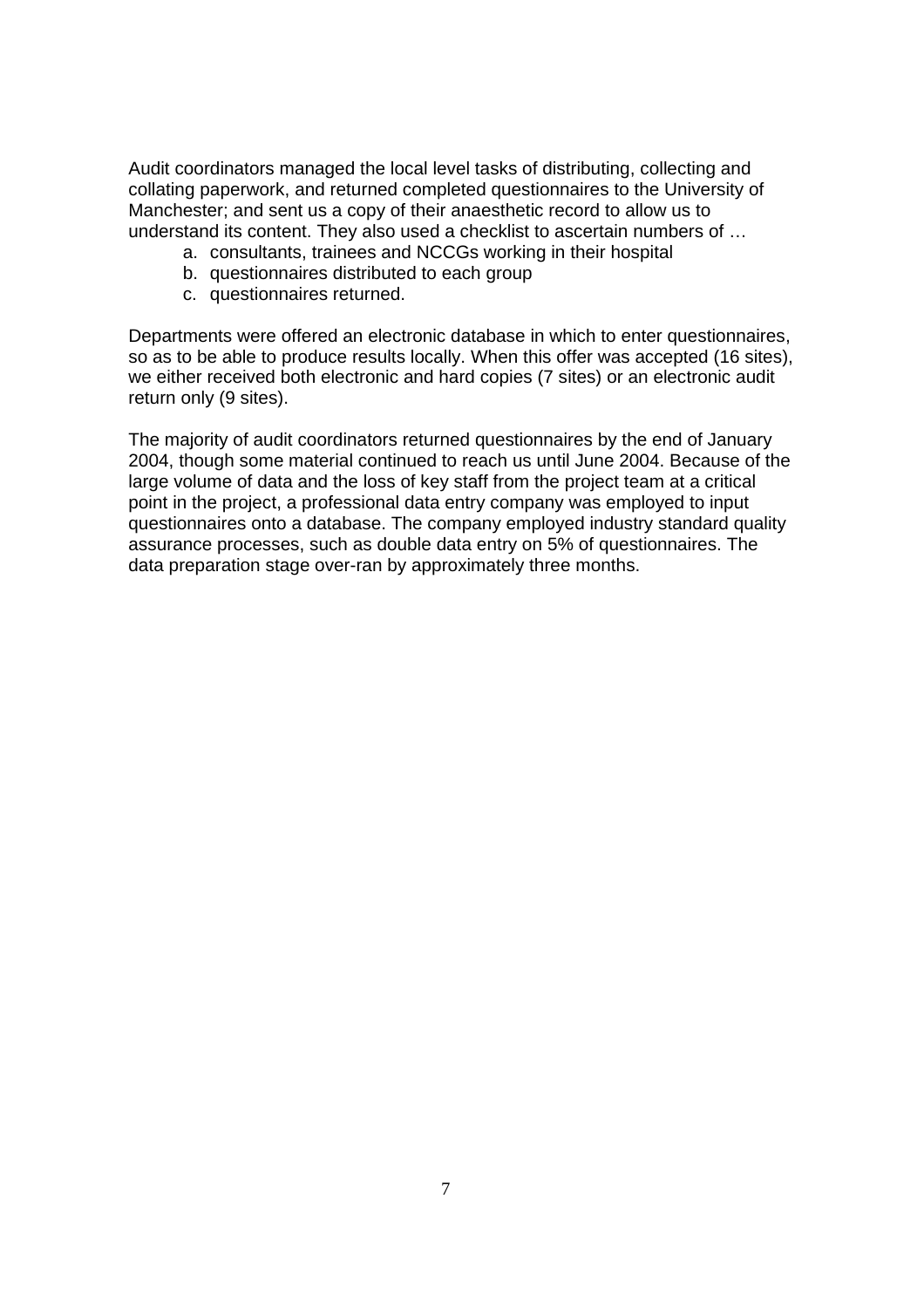## **4. Results**

| 4.1 List of Tables and Figures                                                                                                      |      |
|-------------------------------------------------------------------------------------------------------------------------------------|------|
|                                                                                                                                     | Page |
| <b>Coverage and data</b>                                                                                                            |      |
| Table 1: Anaesthesia department coverage<br>9                                                                                       |      |
| Table 2: Coverage level for "high return" subgroup<br>9                                                                             |      |
| Table 3: Details of anaesthetists responding<br>10                                                                                  |      |
| Table 4: Details of trainees responding<br>10                                                                                       |      |
| Figure 1: Grade of Trainee<br>10                                                                                                    |      |
| Audit one: supervisory role of consultant anaesthetists                                                                             |      |
| 11<br>Table 5: "Believe anaesthesia chart adequately records personnel"                                                             |      |
| Table 6: Anaesthesia chart content<br>11                                                                                            |      |
| Table 7: "We provide written guidance on our supervision policy"<br>12                                                              |      |
| 13<br>Table 8: Induction to department                                                                                              |      |
| Table 9: Availability of guidelines for ASA 3-5 patients<br>13                                                                      |      |
| Table 10: Supervisory system<br>14                                                                                                  |      |
| Table 11: Elective theatre sessions per week, consultants<br>15                                                                     |      |
| Table 12: Elective theatre sessions, non-consultants<br>15                                                                          |      |
| Table 13: Non-consultants: total and solo sessions<br>15                                                                            |      |
| Table 14: Views on supervision, sentiments agreed with<br>16                                                                        |      |
| Table 15: Views on supervision, sentiments disagreed with<br>16                                                                     |      |
| Table 16: Non-consultant direct supervision<br>17                                                                                   |      |
| Table 17: Consultants' supervisory role<br>17                                                                                       |      |
| Table 18: Reason for consultant's input, reported by consultant<br>19                                                               |      |
| Table 19: Number of cases for which a consultant was involved<br>19                                                                 |      |
| Table 20: Take-over of list by consultant<br>20                                                                                     |      |
| Table 21: Reason for intervening, consultant view<br>20                                                                             |      |
| Table 22: Reason for involving consultant anaesthetist, trainee view<br>21                                                          |      |
| Table 23: Improvements in supervision suggested by trainees<br>23<br>17                                                             |      |
| Figure 2: Ability to provide supervision<br>Figure 3: Cases discussed with consultant<br>18                                         |      |
| Figure 4: Trainees requiring assistance<br>21                                                                                       |      |
|                                                                                                                                     |      |
| Audit two: place of mortality and morbidity reviews                                                                                 |      |
| Table 24: "Someone reviews all deaths"<br>26                                                                                        |      |
| Table 25: Identity of staff reviewing deaths<br>26                                                                                  |      |
| Table 26: System for learning from deaths related to anaesthesia<br>26                                                              |      |
| Table 27: Reported attendance of anaesthetists at M&M meetings<br>28                                                                |      |
| Table 28: Perceived value of M&M meetings from consultants' viewpoint<br>30                                                         |      |
| 31<br>Table 29: Impact of M&M review                                                                                                |      |
| Type of anaesthetic problems discovered or corrected<br>31<br>Table 30:                                                             |      |
| Table 31:<br>Consultants' perceptions of M&M meetings<br>34                                                                         |      |
| Figure 5:<br>Systems in place for identification of deaths<br>25<br>27                                                              |      |
| Frequency of M&M meetings, audit coordinators' view<br>Figure 6:<br>Frequency of M&M meetings, consultants' view<br>Figure 7:<br>28 |      |
| Figure 8:<br>Frequency of attendance by consultants at M&M meetings<br>29                                                           |      |
| Figure 9:<br>Rating of usefulness of M&M meetings<br>29                                                                             |      |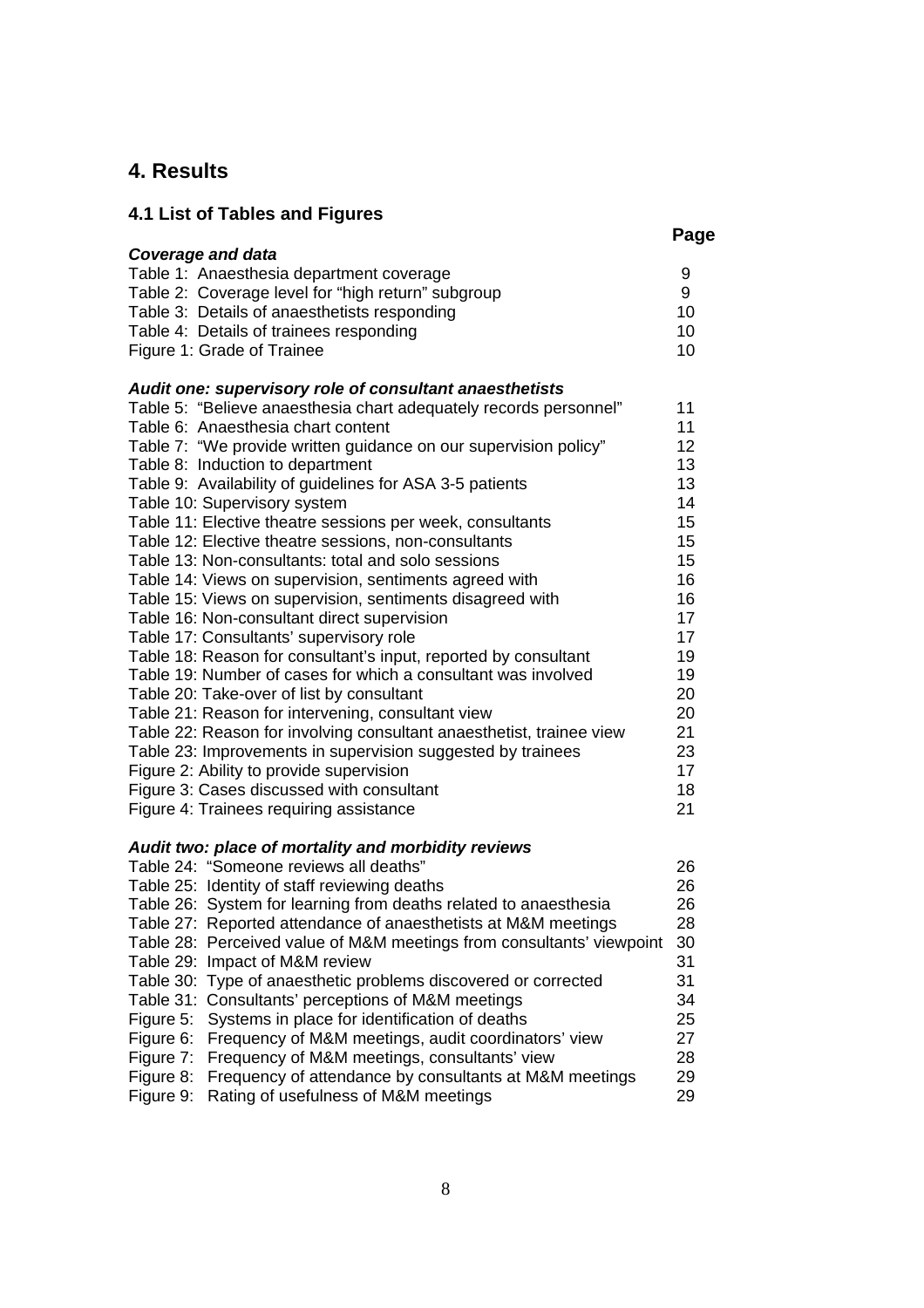## **4.2 Coverage and data**

#### **i. Participating anaesthesia departments**

Anaesthesia audit coordinators and clinical directors were contacted (315 departments) and invited to take part in the audit; and 135 departments (43%) indicated that they wished to do so. Some audit coordinators who did not take part in the audit wished to be involved in future Royal College audits. Most participating audit coordinators (90%) stated that their intention was to aim for 100% coverage.

#### **ii. Participating anaesthetists**

We asked coordinators to ascertain numbers of questionnaires issued and returned. We calculated coverage rates in each hospital.

| Coverage<br>banding                            | $<$ 20% | $20 -$<br>39% | 40-<br>59% | <u>.</u><br>60-<br>79% | 80-<br>99% | 100% | . .<br>' No<br>info | <b>No</b><br>trainees | <b>Total</b><br><b>Depts</b> |
|------------------------------------------------|---------|---------------|------------|------------------------|------------|------|---------------------|-----------------------|------------------------------|
| Tool one:<br>consultant<br>questionnaires      | 2       | 29            | 33         | 35                     | 14         | 10   | 12                  |                       | 135                          |
| Tool two: non-<br>consultant<br>questionnaires | 21      | 36            | 22         | 19                     | 10         | 11   | 10                  | 6                     | 135                          |

#### *Table 1: Anaesthesia department coverage, by questionnaire type*

Table 1 shows the numbers of anaesthesia departments in each coverage banding. Many departments achieved high response rates, with most achieving over 50%. Response rate for consultants was higher than for non-consultants. In participating anaesthesia departments, mean response rate was 55% for consultants and 44% for non-consultants. Around 20% of anaesthesia departments deserve particular praise for achieving very high coverage of over 80%.

We explored the impact of our request to achieve a particularly high coverage in a 10% random sample of departments. We over-sampled, expecting an approximate 50% compliance, and therefore approached 35 randomly selected hospitals asking for high coverage. In the event, 18 (51% of those approached) decided to take part in the national audits.

|                      | $1900$ $\mu$ , $0010$ $000$ $0010$ $101$ $100$ | JUNYI VUN        |                             |
|----------------------|------------------------------------------------|------------------|-----------------------------|
|                      | "High return"<br>group                         | <b>Remainder</b> | % in "high<br>return" group |
| Return $> 75%$       |                                                | 25               | 16.6                        |
| <b>Return 25-75%</b> |                                                | 78               | 10.3                        |
| Return $<$ 25%       |                                                |                  |                             |
| No checklist         |                                                |                  | 40                          |
| Total $(= 135)$      |                                                | 118              | 13.2                        |

*Table 2: Coverage level for "high return" subgroup*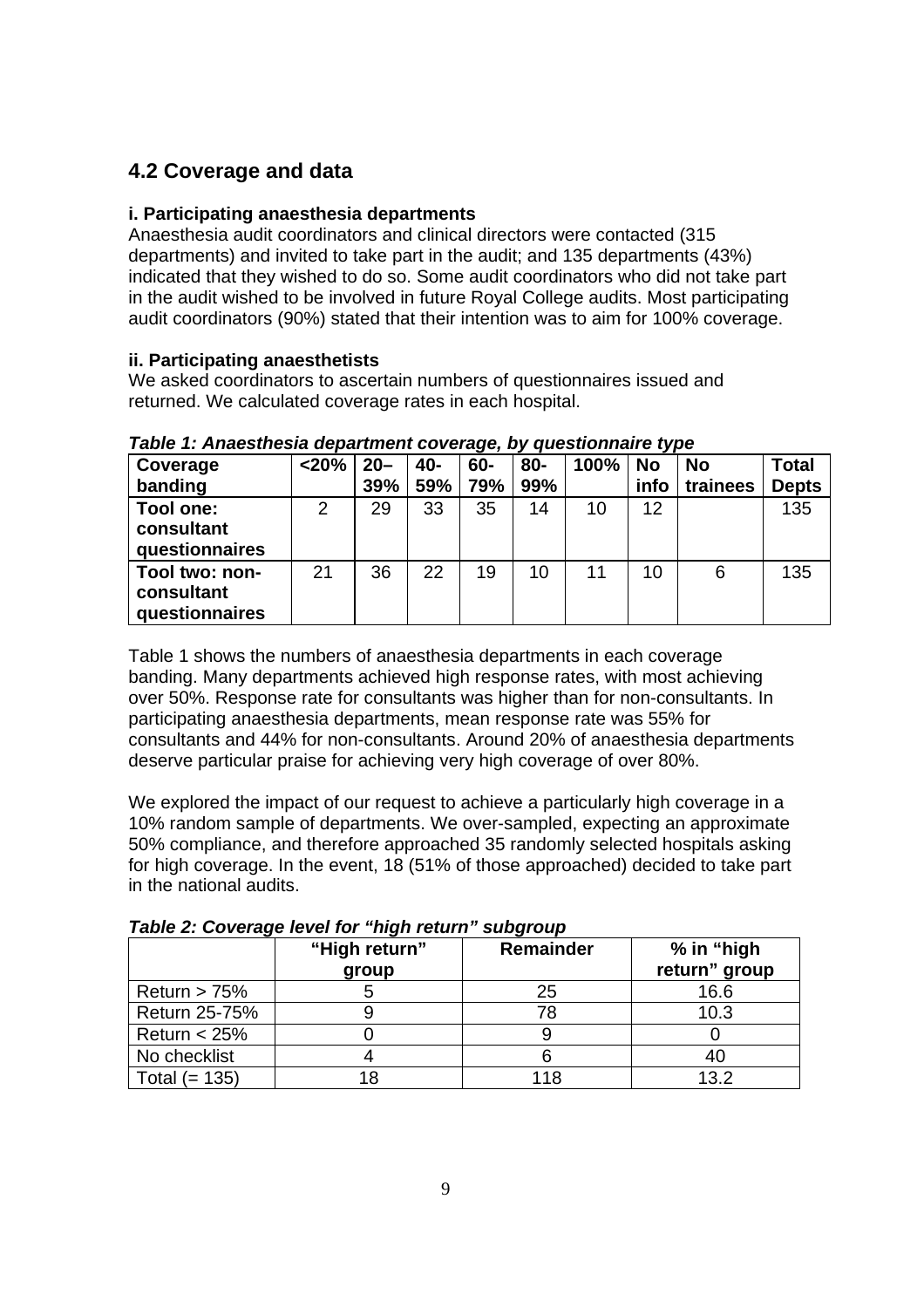Table 2 shows the coverage level for this "high return" subgroup, compared with the remainder. The 18 departments approached regarding a high return, amount to 13% of the sample. There may be a very small compliance effect at the top end of coverage but this is unlikely to be significant, since had only one department acted differently, the results would show no impact at all of the request to achieve high coverage.

#### **iii. Data available to us**

We received 1315 tool one questionnaires from consultants, 720 tool two questionnaires from trainees, 252 tool two questionnaires from NCCGs and 131 tool three questionnaires from anaesthesia departments. Further details of those completing questionnaires are in Tables 3 and 4, and Figure 1.

|                       | Not a | Locum | <b>Not</b> | <b>Totals</b> |
|-----------------------|-------|-------|------------|---------------|
|                       | Locum |       | specified  |               |
| Tool one, consultants | 1237  | 46    | 32         | 1315          |
| Tool two, trainees    | 658   | 17    | 45         | 720           |
| Tool two, NCCGs       | 227   | 15    | 10         | 252           |
| Tool two, not stated  |       |       | 10         | 10            |
| Totals                | 2122  | 78    | 97         | 2297          |

*Table 3: Details of anaesthetists responding* 

Table 3 shows that the majority of trainee and NCCG anaesthetists who responded were permanent members of staff. Locums made up a very small percentage (3.6%) of the total sample.

#### *Table 4: Details of trainees responding*

| <b>SHO</b> | <b>SHO</b><br>$2+$ |    | $SpR$ $SpR$<br>2-3 | SpR<br>4-5 | No grade Total<br>stated |     |
|------------|--------------------|----|--------------------|------------|--------------------------|-----|
| 166        | 181                | 93 | 141                | 129        | 10                       | 720 |

#### *Figure 1: Grade of trainee*



Table 4 and Figure 1 show that trainees responding were evenly spread over the training years.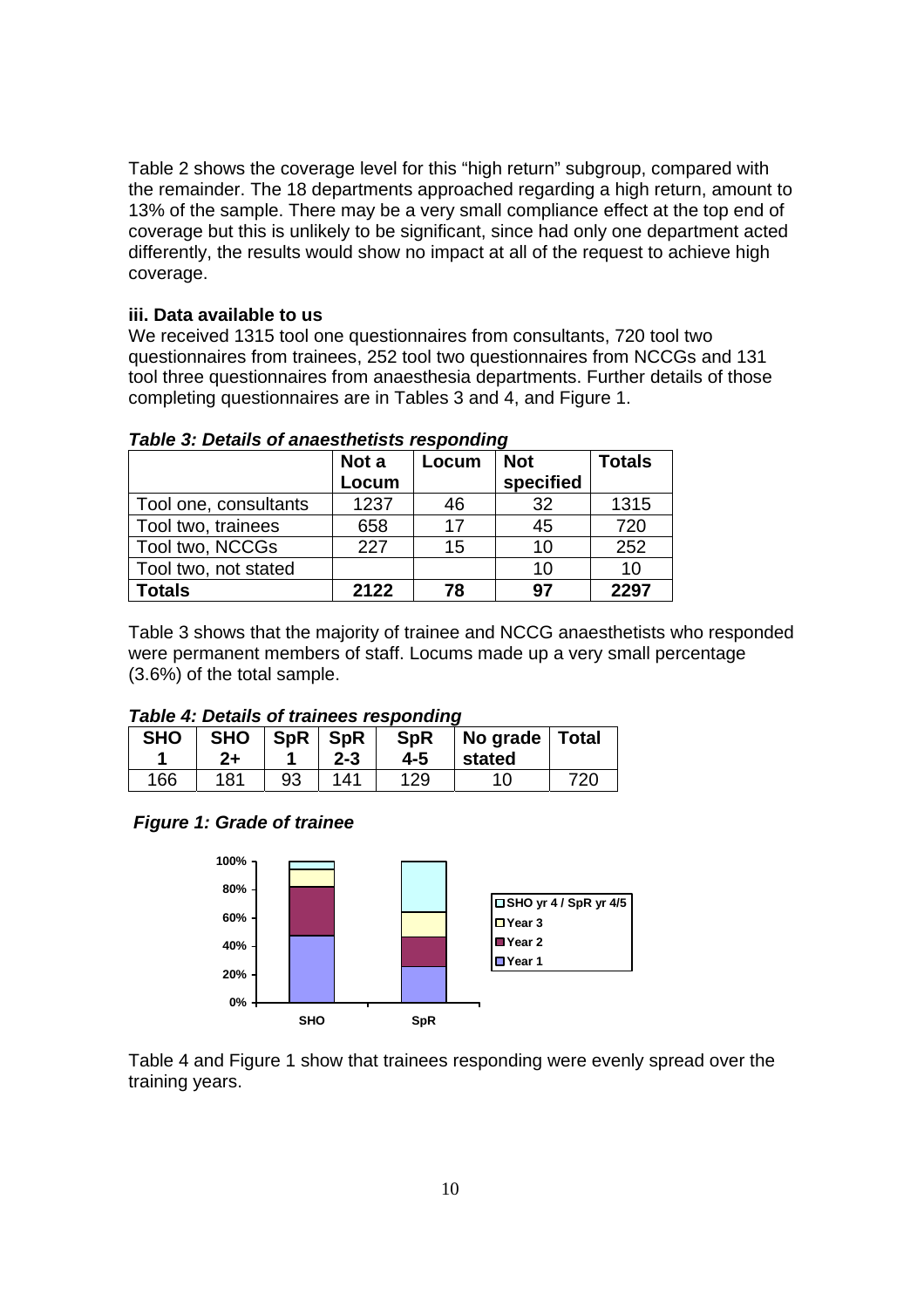## **4.3 Audit one: supervisory role of consultant anaesthetists**

#### **i. Anaesthesia chart information**

Data on this issue came solely from tool three (the official anaesthesia department position). We sought information on perceived general adequacy of anaesthesia charts for recording names and roles, details on names and roles that might ideally be recorded in the future, and prospects for improvement.

**Q1:** Do you think that, in general, your anaesthesia chart adequately records the anaesthesia personnel involved in every case?

Tool 3 – official department view

#### *Table 5: Believe anaesthesia chart adequately records personnel*

|              | Number (%) |
|--------------|------------|
| Yes          | 95 (75%)   |
| No           | 31 (25%)   |
| <b>Blank</b> | 5          |
| Total        | 131        |

 $\overline{\phantom{a}}$ 

Ninety-five departments out of 126 (75%) report that they believe their anaesthesia chart enables adequate recording of the anaesthesia personnel involved in every case (Table 5).

**Q2:** Indicate by writing **"Yes" or "No"**, if your anaesthesia chart prompts recording of the following **at present**; and whether you think it should - ie. **desirable** 

Tool 3 – official department view

#### *Table 6: Anaesthesia chart content*

|                                                       | <b>Presently</b><br><b>Records</b> | <b>Desirable</b> |
|-------------------------------------------------------|------------------------------------|------------------|
| Name of main anaesthetist providing care              | 98%                                |                  |
| Grade of primary anaesthetist (+ year for trainees)   | 21%                                | 82%              |
| Primary anaesthetist locum or permanent               | 4%                                 | 60%              |
| Details of anaesthetist handed over to                | 19%                                | 85%              |
| Name of consultant anaesthetist providing supervision | 29%                                | 82%              |
| Supervising consultant involved in discussion of case | 32%                                | 93%              |
| Supervising consultant present during case            | 61%                                | 92%              |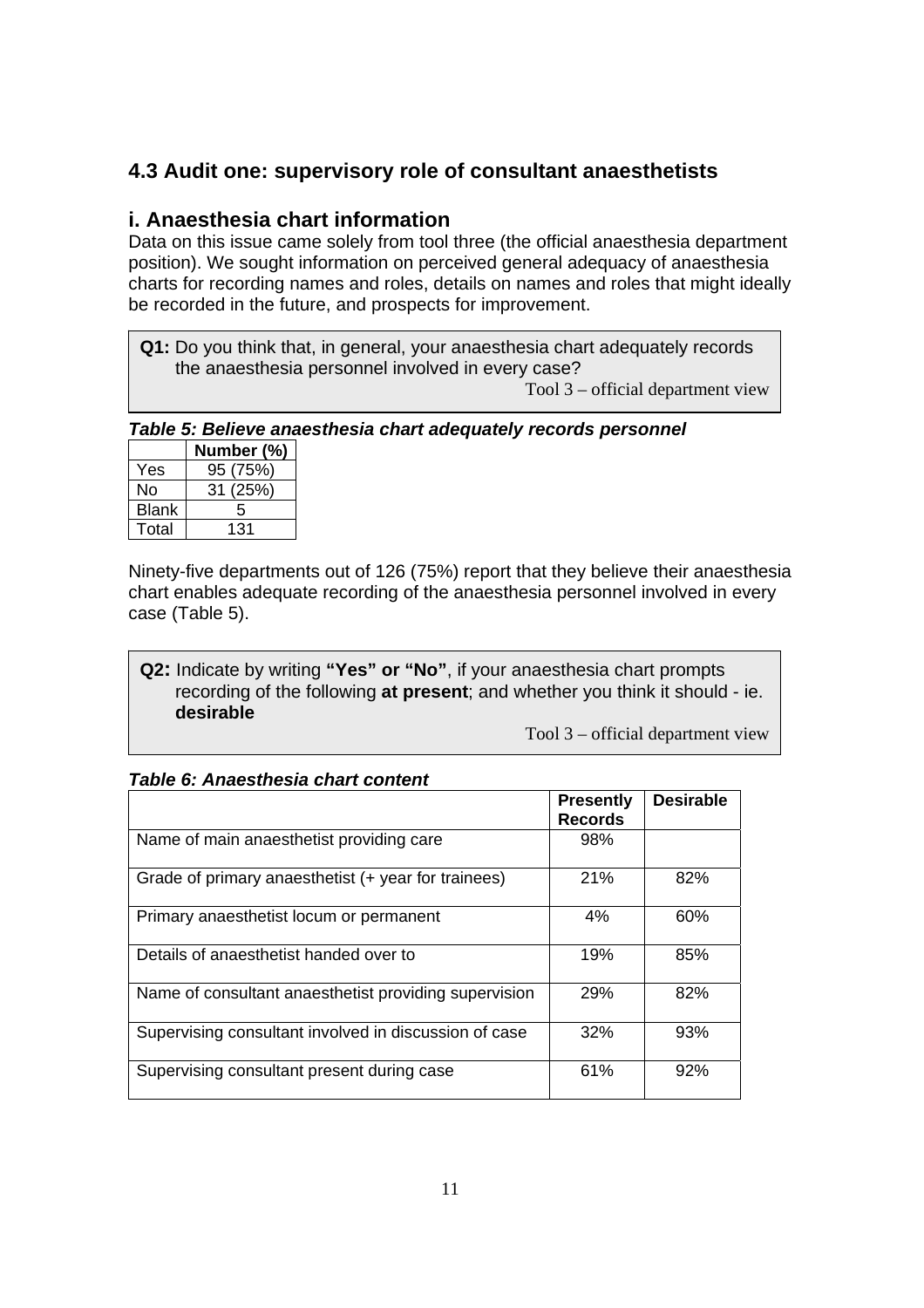The data field on anaesthesia charts that is universally present (Table 6) is the name of the anaesthetist providing care. Over 60% of charts also enable recording of the name of the supervising consultant when present during the case. Other details (grade, locum status, degree of involvement of supervising consultant, handovers of care) are seen as desirable; but these data fields are rarely provided on the chart to prompt recording of these details. Recording of prior discussion with supervising consultant, is the field scoring highest amongst the ideas proposed for collecting more detail on anaesthesia personnel.

**Q3:** What additional improvements would you say need to be made so as to record the anaesthetist's role and contribution?

Tool 3 – official department view

Thirty-two of the 131 respondents provided proposed improvements to the anaesthetic record regarding identities and roles. The most commonly suggested data fields for the future would enable recording of…

- Informed consent obtained for anaesthetic procedures
- Identity of anaesthetist seeing patient preoperatively
- More detailed preoperative information
- Information given to patient by anaesthetist.

#### **ii. Policies in place**

Data on this issue comes both from tool two (trainees and NCCGs) and from tool three (the official anaesthesia department position).

We sought information on provision of written guidance relating to supervision and accountability.

| <b>Q4:</b> Does your Anaesthetic Department have written guidance on |
|----------------------------------------------------------------------|
| consultant supervision for Trainees / NCCGs?                         |
| Tool $3$ – official department view                                  |

| Table 7: "We provide written guidance on our supervision policy" |  |  |  |  |  |  |  |  |
|------------------------------------------------------------------|--|--|--|--|--|--|--|--|
|------------------------------------------------------------------|--|--|--|--|--|--|--|--|

|                     | Yes      | <b>No</b>  | <b>Blank</b> | Totals |
|---------------------|----------|------------|--------------|--------|
| <b>For trainees</b> | 58 (48%) | (52%<br>64 |              | 131    |
| <b>For NCCGS</b>    | 23 (21%) | 79%        | つ 1          | 131    |

Just under half of departments report that they have written guidance on consultant supervision for trainees. Only 21% have written guidance on consultant supervision for NCCGs, (Table 7). When written guidance on consultant supervision is available, this is normally provided at induction. Guidance may only cover children and ASA 3-5 cases. A few respondents mentioned the Royal College as a source of guidance.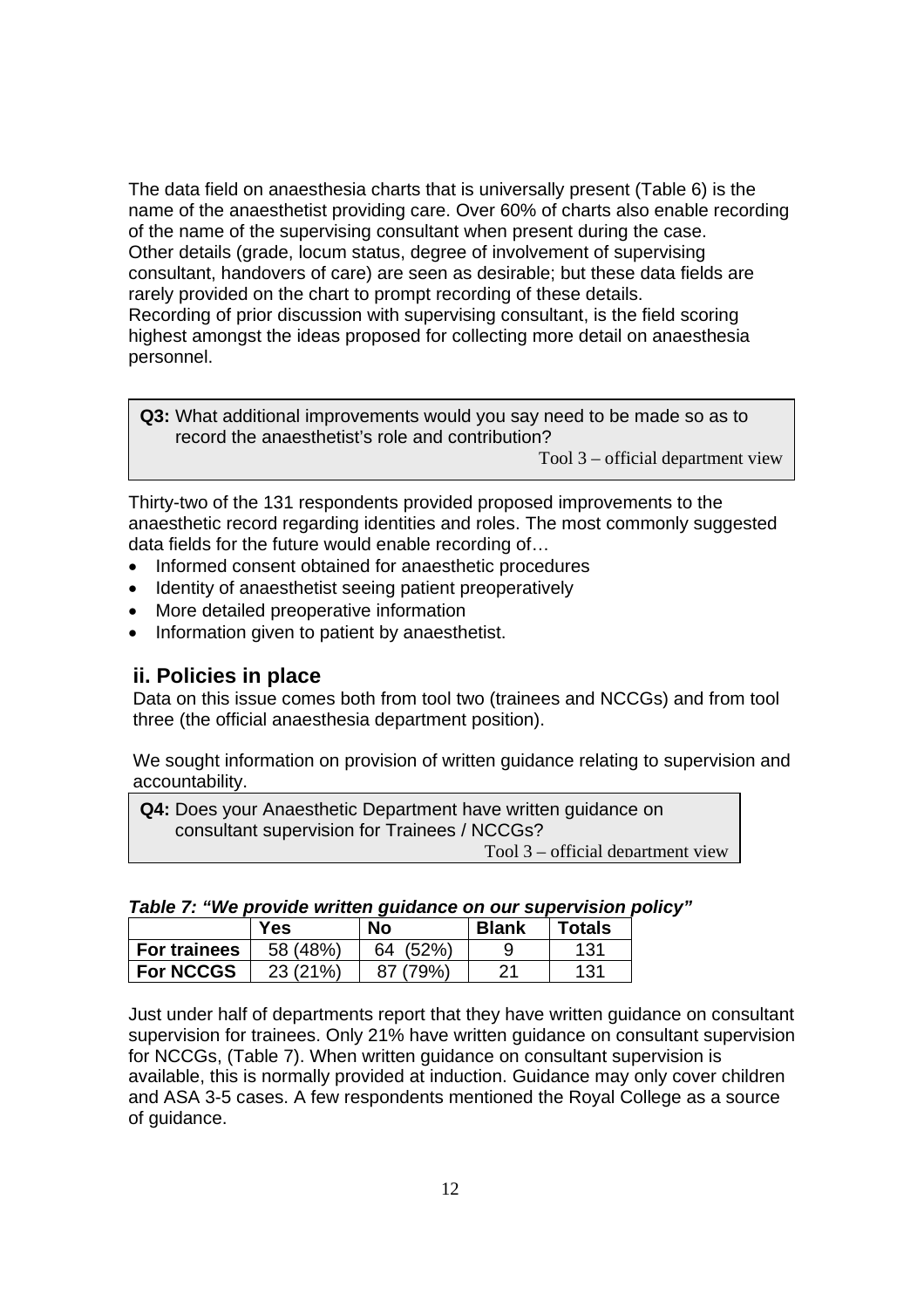**Q4:** When you joined the anaesthetic department in which you are now working, were you given an introductory/induction session or other similar process?

Tool 2 – trainees/NCCGs

**Q5:** Was the department policy on accountability to consultants explained? Tool 2 – trainees/NCCGs

| Table 8: Induction to department (trainees + NCCGs considered together) |
|-------------------------------------------------------------------------|
|-------------------------------------------------------------------------|

|                             | <b>Yes</b> | <b>No</b> | Don't   Blank |    | <b>Totals</b> |
|-----------------------------|------------|-----------|---------------|----|---------------|
|                             |            |           | know          |    |               |
| Induction session given     | 739        | 200       | 28            | 15 | 982           |
| Policy on accountability to | 347        | 437       | 179           | 19 | 982           |
| consultants explained       |            |           |               |    |               |

Most trainees (86%), but fewer NCCGs (44%), report having had an induction session on joining the anaesthetic department (Table 8). It seems that departmental policy on accountability to consultants is explained to only a minority (about 40%) of non-consultants. Of the 347 (trainees and NCCGs considered together) who had the department policy on accountability explained, 117 (34%) had received a written copy.

**Q7:** Are written guidelines for the management of the following patients available ASA3; ASA4; ASA5?

Tool 2 – trainees/NCCGs

|                  | <b>Yes</b> | <b>No</b> | <b>Blank</b> | % Yes |
|------------------|------------|-----------|--------------|-------|
| ASA <sub>3</sub> | 147        | 668       | 167          | 18    |
| ASA4             | 186        | 635       | 161          | 23    |
| ASA <sub>5</sub> | 186        | 631       | 165          | 23    |

Guidelines for the management of ASA 3, 4 or 5 patients are only available in around 20% of hospitals (Table 9).

## **iii. Supervisory system in place**

Audit coordinators were asked about the systems in use in their departments for ensuring consultant supervision of trainees and NCCGs who are doing solo elective lists.

**Q4:** Systems for allocating consultant responsibility to cover trainee solo elective GA lists, vary enormously. Please indicate which model below most closely matches your own system or describe your own) if there is no close match.

Tool 3 – official department view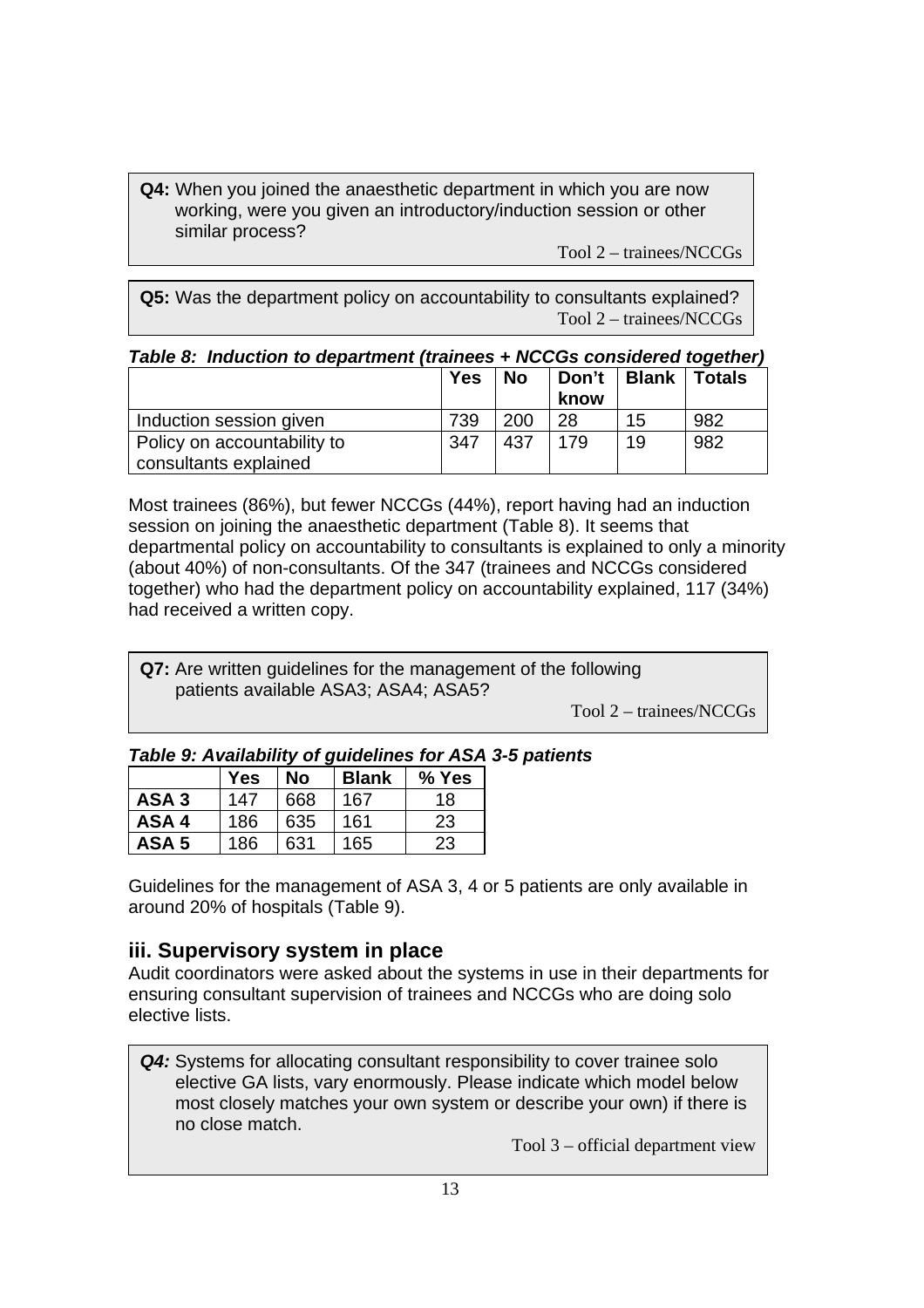#### *Table 10: Supervisory system*

| <b>System in place</b>                                                                     | <b>Number</b> |  |  |
|--------------------------------------------------------------------------------------------|---------------|--|--|
| 1. "Starred" consultant for the session or for the day who does a routine list; doubled up | 61            |  |  |
| with a trainee thereby enabling rapid response to trainees' or NCCGs' needs                |               |  |  |
| 2. "Starred" consultant for the session or day who is covering emergency theatres; and     | 31            |  |  |
| is generally - but not always - free to respond to trainees' and NCCGs' needs              |               |  |  |
| 3. A named consultant covers trainees and NCCGs who are doing solo lists, each             | 13            |  |  |
| knowing clearly who the other is; and precisely what is going on at any time               |               |  |  |
| 4. Consultants can generally be found when needed; but there is no allocation              |               |  |  |
| system for consultant supervision                                                          |               |  |  |
| 5. The named consultant for the session or day has no other duties and is always free to   | 8             |  |  |
| respond to trainees' and NCCGs' needs, but may not know all that is happening              |               |  |  |
| <b>SUBTOTAL - NUMBER OF SYSTEMS DEFINED</b>                                                | 141           |  |  |
| 6. We don't see providing consultant supervision for solo trainees or NCCGs as a           | 7             |  |  |
| problem                                                                                    |               |  |  |
| 7. We don't have any trainees                                                              | 3             |  |  |
| 8. We don't have any NCCGs                                                                 | 10            |  |  |

Some of these supervisory allocation systems are capable of coexisting in one hospital. There are therefore more systems (141) than there are respondents (131), (Table 10). Most departments appear to have a supervisory system in which there is a duty consultant, also frequently referred to as the "starred consultant" or "underlined consultant", who may do a routine list working with a competent trainee; thereby enabling rapid response to needs of those supervised. Audit coordinators frequently report that in their hospital there are very few solo trainee lists, since there is essentially a consultant service.

A very small minority of hospitals have no system in place for explicit supervision. Most of these stated that the issue is being addressed.

#### **iv. Workload over a five-day audit period**

We asked consultants and non-consultants about their elective theatre sessional workload in our five-day audit period.

**Q2&3:** For the 5-day period, how many elective sessions in theatre did you do? Of these how many were: i) Solo consultant lists? ii) lists with trainee or NCCG attached? iii) other?

Tool 1 - consultants

**Q8,9,11 &12:**: For the five-day period, how many elective theatre sessions did you do? How many elective lists were solo trainee lists? How many patients were ASA 4? How many labour ward sessions did you do? Did you have direct consultant supervision for these labour ward sessions? How many ICU sessions did you do? Did you have direct consultant

supervision for these ICU sessions?

Tool 2 – trainees/NCCGs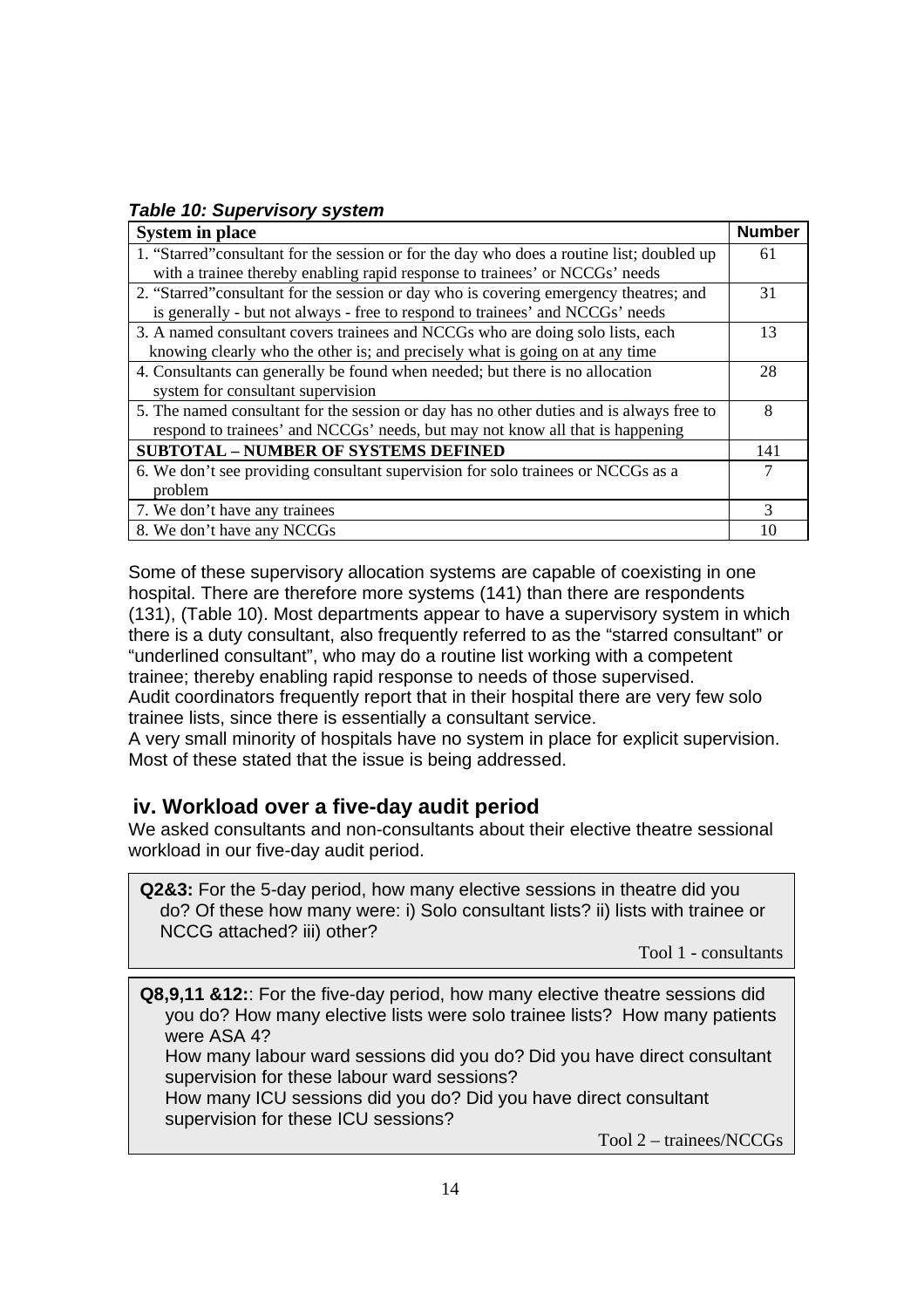|  |  |  | Table 11: Elective theatre sessions per week, consultants |
|--|--|--|-----------------------------------------------------------|
|  |  |  |                                                           |

|                                        | Mean | <b>Median</b> |
|----------------------------------------|------|---------------|
| Consultants - trainee or NCCG attached |      |               |
| l Consultants - solo sessions          | 2 R  |               |
| l Consultants - total sessions         | 4.8  | რ             |

#### *Table 12: Elective theatre sessions, non-consultants*

|                                             | Mean I    | Median |
|---------------------------------------------|-----------|--------|
| Trainee or NCCG - elective theatre sessions | 4 N       |        |
| Trainee or NCCG - solo lists                | 1 ጸ       |        |
| Trainee or NCCG - attached to consultant    | <b>26</b> |        |

Consultants do an average 4.8 elective theatre sessions per week whilst trainees and NCCGs considered together do 4.0 (Tables 11 and 12). Solo lists appear to run at 1.8 per week for trainees and NCCGs considered together. Means in the tables for attached lists and for unattached lists do not add up to equal the value for total lists, because of blanks.

We investigated further the working pattern of non-consultants, in respect of solo elective theatre sessions.

 $\blacksquare$ 

| Table 13: Non-consultants. Total and solo sessions during 5-day audit |  |
|-----------------------------------------------------------------------|--|
| . Electric theodus executives                                         |  |

|              |      |       |            | <b>Elective theatre sessions</b> |          |            |                      |                       |
|--------------|------|-------|------------|----------------------------------|----------|------------|----------------------|-----------------------|
|              |      | Total |            |                                  | Solo     |            | <b>Doctors</b>       | <b>Sessions</b>       |
|              | mean | range | <b>IQR</b> | mean                             | range    | <b>IQR</b> | Average %<br>of solo | Solo as %<br>of total |
| Trainees     | 4.1  | 0-10  | $2 - 6$    | 1.1                              | $0 - 10$ | 0-1        | 30%                  | 28%                   |
| <b>NCCGs</b> | 4.9  | 0-8   | $3 - 7$    | 3.4                              | 0-8      | $2 - 5$    | 74%                  | 72%                   |

Whether one focuses on doctors or on sessions, there are markedly different patterns of solo working between trainees (mean 1.1 sessions per week) and NCCGS (mean 3.4 sessions per week), (Table 13). Some trainees however had a well above-average proportion of solo working.

#### **v. Views and feelings on supervision issues**

We asked consultants and non-consultants their views on the issue of supervision. Sentiments that were put to the test largely emanated from the email panel discussions, which were then converted into statements in the questionnaires. Respondents were asked to state their agreement or disagreement, or neither, using a five point scale.

Table 14 shows strongly held beliefs that a strong chain of supervisory command is desirable and largely in place; but the sentiment about every NHS patient having a named consultant anaesthetists is less of a landslide, particularly amongst trainees. About half - approximately - of consultants seem not to be clear on their exact supervisory responsibility at all points in time. Table 15 also suggests that a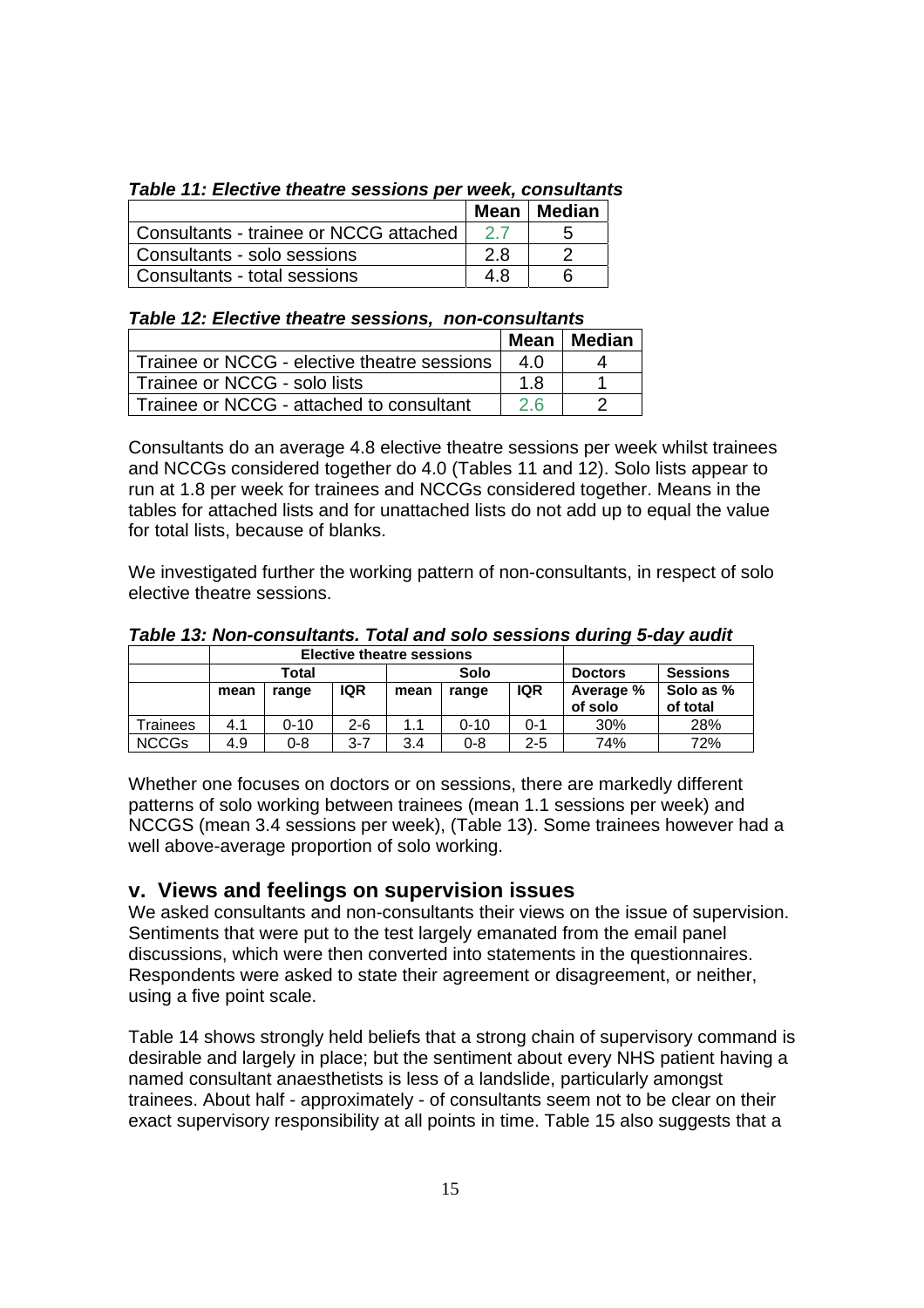number of consultants are uneasy about supervisory responsibility which is not explicitly about patients known to them or for whom they are directly providing care.

| <b>Sentiment</b>                                                                                                                                  | <b>Consultants</b><br>agree | <b>Non-consultants</b><br>agree |
|---------------------------------------------------------------------------------------------------------------------------------------------------|-----------------------------|---------------------------------|
| There should be an identified consultant<br>anaesthetist responsible for every solo trainee<br>elective list                                      | 1094(84%)                   | 841(87%)                        |
| Trainees in this hospital are well supported by an<br>identified consultant anaesthetist when they do solo<br>elective list                       | 855(67%)                    | 541(57%)                        |
| Every NHS patient should have a clearly identified<br>consultant anaesthetist                                                                     | 763(59%)                    | 418(44%)                        |
| NCCGs in this hospital are well supported by an<br>identified consultant anaesthetist when they do a<br>solo elective list                        | 522(46%)                    |                                 |
| When our trainees are anaesthetising ASA 4<br>patients, they are well supported by an identified<br>consultant anaesthetist                       | 1166 (92%)                  | 525(84%) Trainees               |
| When our NCCGs are anaesthetising ASA 4<br>patients, they are well supported by an identified<br>consultant anaesthetist                          | 825 (73%)                   | 179(74%) NCCGs                  |
| I always know which solo trainee elective lists I am<br>supervising                                                                               | 562(45%)                    |                                 |
| I am a final year trainee (otherwise leave this blank),<br>and now feel prepared to supervise others, with<br>occasional advice from a consultant |                             | 88(95%)                         |

 *Table 14: Views on supervision - sentiments agreed with* 

#### *Table 15: Views on supervision – sentiments disagreed with*

| <b>Sentiment</b>                                                                                                                                                 | <b>Consultant's</b><br>disagree |
|------------------------------------------------------------------------------------------------------------------------------------------------------------------|---------------------------------|
| Unless a trainee contacts me for advice, I am generally unaware that I am<br>providing supervision                                                               | 596(47%)                        |
| It is acceptable for consultants to take ultimate responsibility for a trainee<br>without personally seeing the patient                                          | 730(56%)                        |
| Ultimate responsibility for solo elective trainee lists lies with the clinical<br>director/lead clinician rather than with an identified consultant anaesthetist | 735(57%)                        |
| I am only content to supervise trainees when they accompanying me on<br>my own theatre list                                                                      | 885(69%)                        |

We also asked trainees about direct consultant supervision for labour ward and ICU for those involved during the audit period including their views on whether trainees felt supported during these sessions (Table 16). There was a lower level of direct consultant supervision on labour wards with 33% of non-consultants feeling unsupported during labour ward sessions.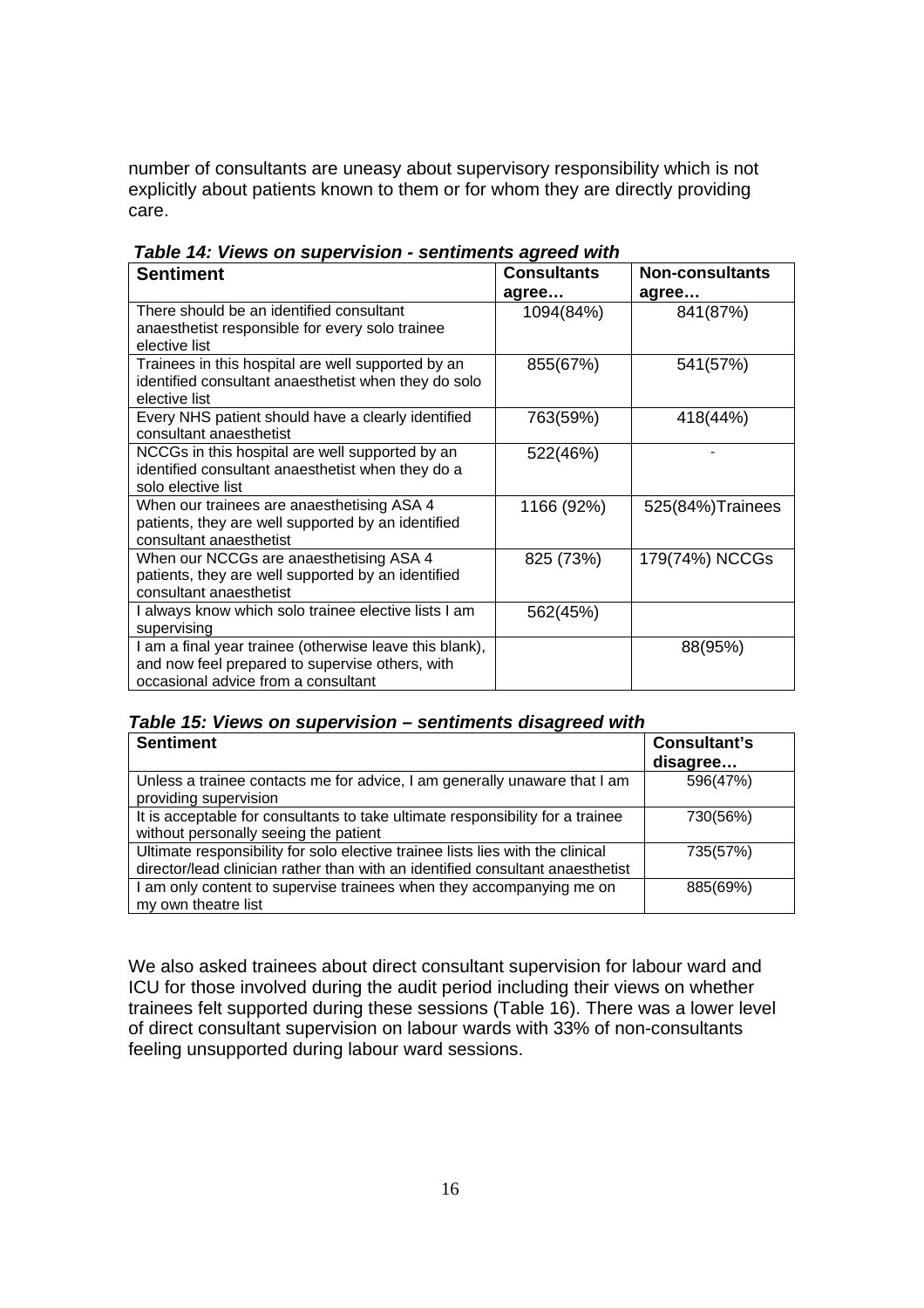| <b>Session type</b> | <b>Direct consultant</b><br>supervision for<br>non-consultants | Number of non-<br>consultants<br>responding | Yes - I am well<br>supported by an<br>identified consultant<br>anaesthetist |
|---------------------|----------------------------------------------------------------|---------------------------------------------|-----------------------------------------------------------------------------|
| Labour Ward         | 123 (46.8%)                                                    | 263                                         | 496(67%)                                                                    |
| <b>ICU</b> sessions | 249 (92.6%)                                                    | 269                                         | 686(85%)                                                                    |

*Table 16: Non-consultant direct consultant supervision* 

#### **vi. Consultants as supervisors**

Consultants were asked whether they had supervisory responsibility for trainee colleagues and NCCGs.

| <b>Q5:</b> Do you have supervisory responsibility for SpRs, SHOs and NCCGs? |
|-----------------------------------------------------------------------------|
| Tool 1 - consultants                                                        |

#### *Table 17: Consultants' supervisory role*

| Role                    | <b>Yes</b> | <b>No</b> | <b>Blank</b> |
|-------------------------|------------|-----------|--------------|
| <b>Supervises SpRs</b>  | 1133 (90%) | 127 (10%) | 55           |
| <b>Supervises SHOs</b>  | 1131 (89%) | 140 (11%) | 47           |
| <b>Supervises NCCGs</b> | 816 (68%)  | 389 (32%) | 13           |

Most consultants have supervisory responsibility for trainees and non-consultant career grades (Table 17). Some departments do not currently have trainees or NCCGs.

Consultants were asked whether they were freed from clinical duties when providing supervision to non-consultant grades.

**Q6:** When you are providing supervision for trainee and NCCG lists, are you accompanied or freed up from clinical duties, to allow for you to provide immediate assistance in theatre? (always, sometimes or never)

Tool 1 - consultants

*Figure 2: Ability to provide supervision* 

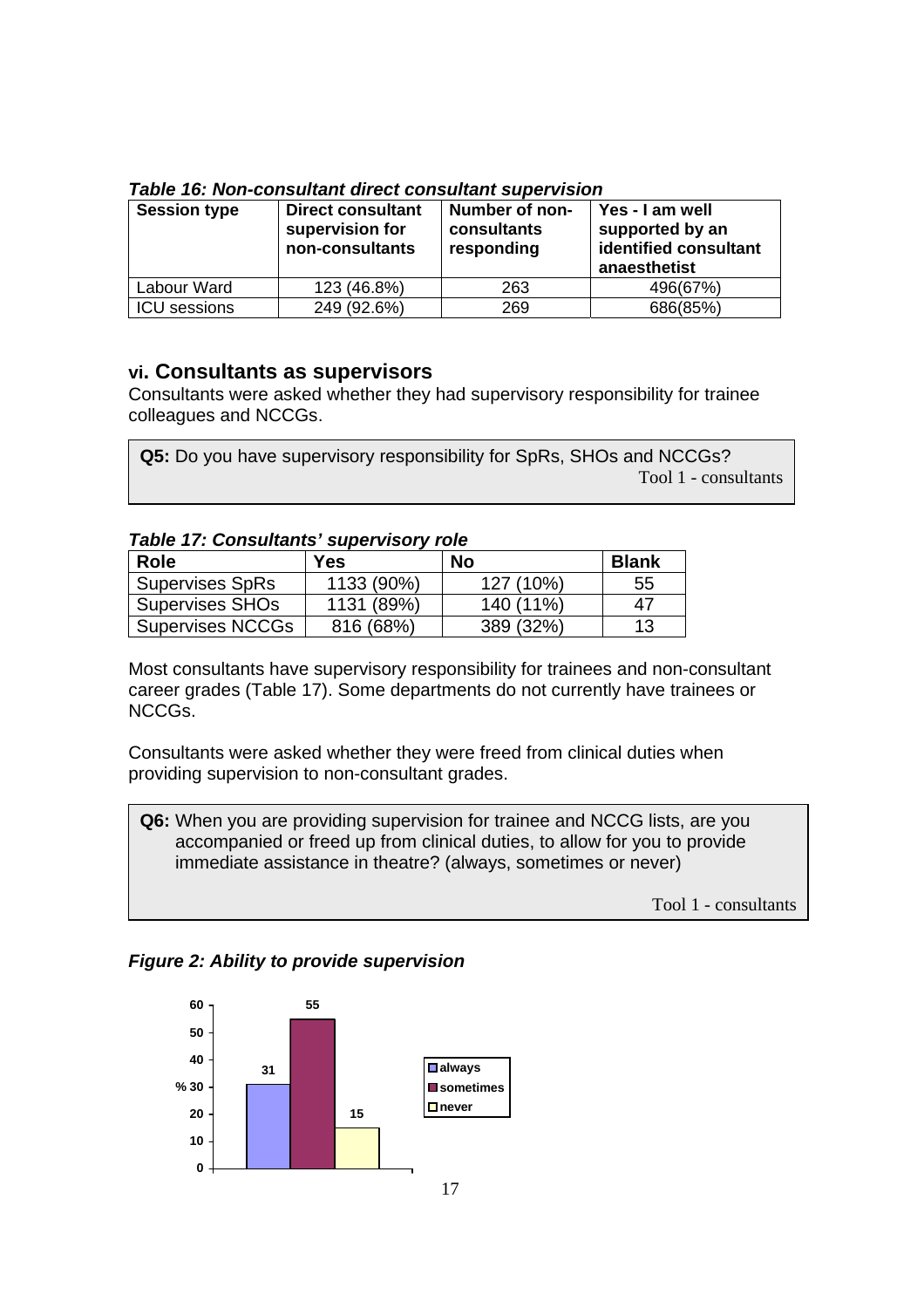Only around 30% of consultants have freedom, whether through being accompanied or being free from clinical duties, to provide immediate assistance to those they are supervising (Figure 2). Most report that they are sometimes (55%) or never (31%) free to provide immediate assistance to junior colleagues.

During the five-day audit period, consultants were asked how many cases undertaken by junior staff were discussed with them.

**Q8:** During this five-day period, how many cases being undertaken by junior staff were discussed with you?

Tool 1 - consultants



*Figure 3: Number of cases discussed with consultant* 

Most respondents had discussed between 1-5 cases during the audit week (Figure 3).

#### **vii. Reasons for requiring consultant input**

Consultants were asked what the main reasons were for the trainee requiring their input during the audit period.

**Q9:** In your experience, what are the main reason(s) for a trainee needing your consultant input? (please insert other reasons if you wish). Tool 1 - consultants

The main reasons for involving a consultant as reported by the consultant were a sick patient, a complex case or a child (Table 18).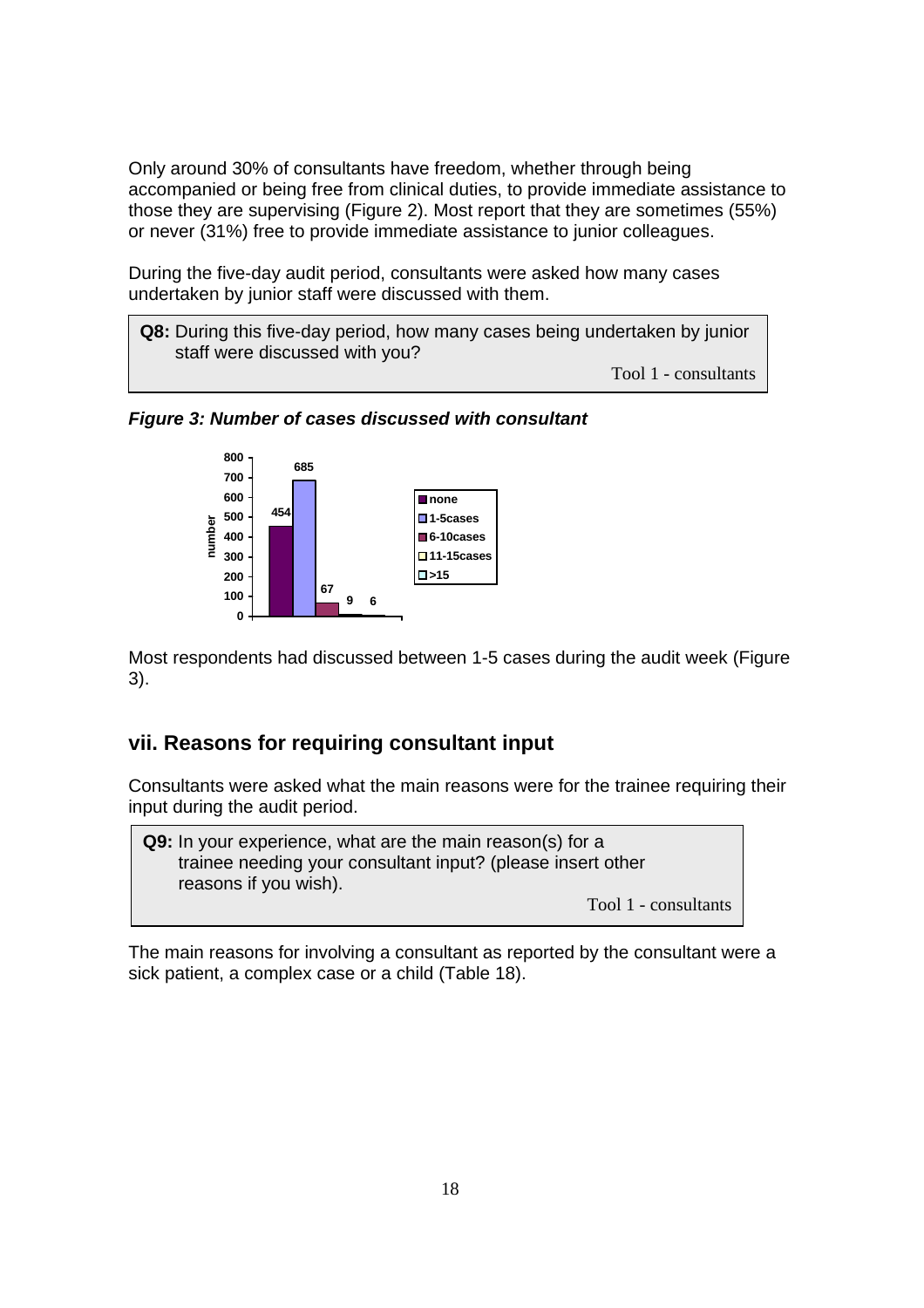| Reason                      | often | sometimes | rarely | <b>Blanks</b> |
|-----------------------------|-------|-----------|--------|---------------|
| Sick patient                | 836   | 386       | 17     | 76            |
| Complex case                | 772   | 438       | 23     | 82            |
| Child                       | 539   | 368       | 205    | 203           |
| Preoperative anaesthetic    | 228   | 700       | 254    | 133           |
| assessment                  |       |           |        |               |
| <b>Critical Incident</b>    | 213   | 520       | 425    | 157           |
| Problem in anaesthetic      | 97    | 663       | 428    | 127           |
| room e.g. airway            |       |           |        |               |
| management                  |       |           |        |               |
| Special expertise needed    | 96    | 575       | 478    | 166           |
| e.g. unusual blocks         |       |           |        |               |
| Problem in theatre e.g.     | 88    | 739       | 349    | 140           |
| siting epidural             |       |           |        |               |
| <b>Equipment difficulty</b> | 46    | 307       | 766    | 196           |
|                             |       |           |        |               |
| Problem in recovery e.g.    | 38    | 404       | 711    | 162           |
| pain and PONV               |       |           |        |               |

*Table 18: Reason for consultant's input - reported by consultant* 

Trainees were asked to provide the main reasons for involving a consultant.

**Q14:** During this 5-day period, what do you feel were the main reasons for involving a consultant anaesthetist. Please add new reasons whenever you wish. Please indicate number of cases next to each reason

Tool 2 – trainees/NCCGs

| Table 19: Number of cases for which a consultant was involved, reported by |  |  |
|----------------------------------------------------------------------------|--|--|
| trainees/NCCGs                                                             |  |  |

| $1 - 3$<br>Reason                            |     | $4 - 6$ | >7 | 0 cases | blanks |
|----------------------------------------------|-----|---------|----|---------|--------|
|                                              |     |         |    |         |        |
| Complex case                                 | 222 | 28      | 8  | 49      | 675    |
| Sick patient                                 | 181 | 12      | 3  | 57      | 729    |
| Child                                        | 105 | 18      | 10 | 76      | 773    |
| Preoperative anaesthetic assessment          | 93  | 30      | 12 | 60      | 787    |
| Special expertise needed e.g. unusual blocks | 55  | 7       | 2  | 79      | 839    |
| Problem in theatre e.g. siting epidural      | 39  | 1       | 0  | 77      | 865    |
| <b>Critical Incident</b>                     | 24  | 0       | 0  | 84      | 874    |
| Problem in anaesthetic room e.g. airway      | 22  | 0       | 0  | 83      | 877    |
| management                                   |     |         |    |         |        |
| Problem in recovery e.g. pain and PONV       | 18  | 0       | 0  | 81      | 883    |
| <b>Equipment difficulty</b>                  | 9   | ◢       | 0  | 83      | 889    |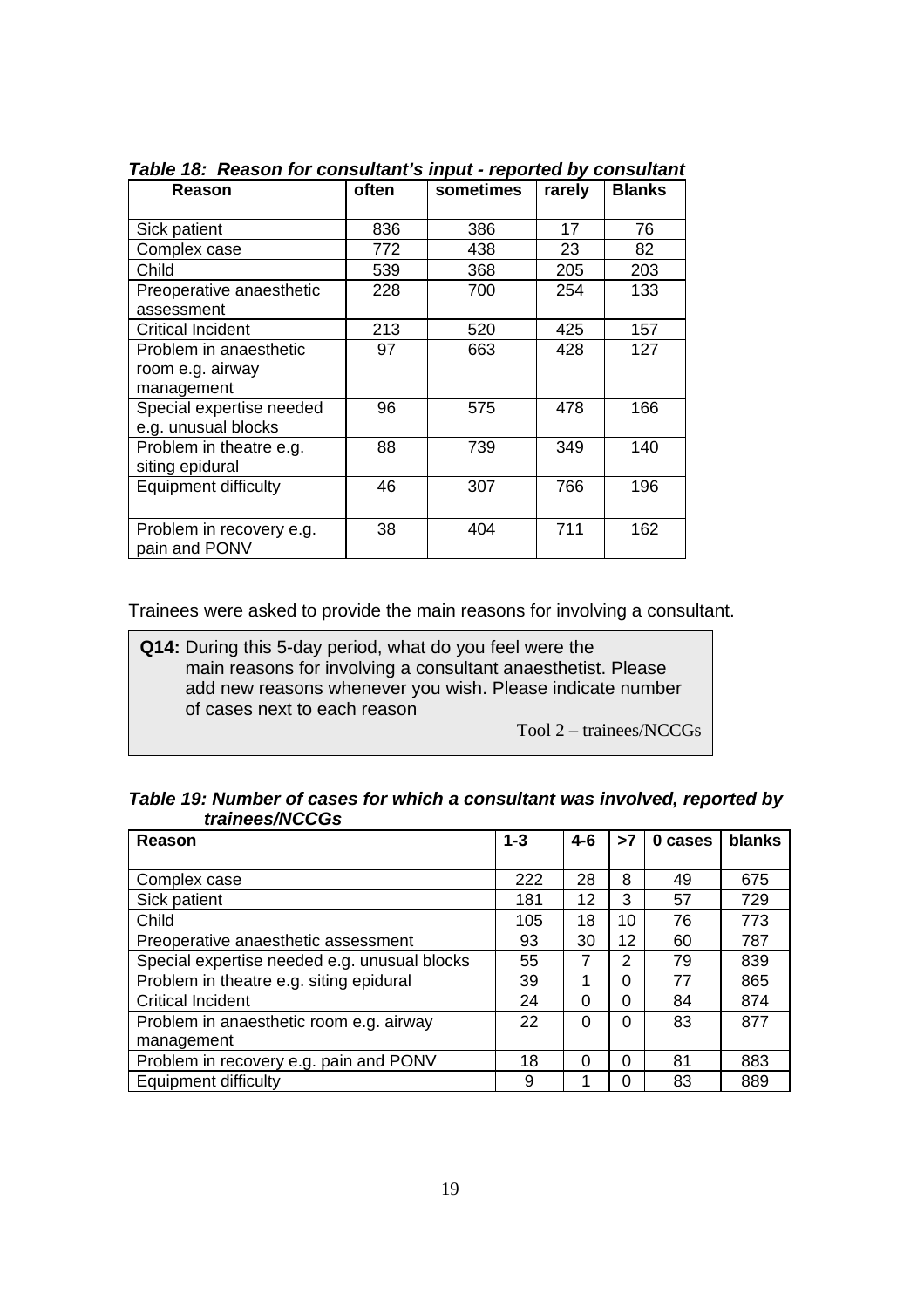The main reasons that non-consultant anaesthetists involved a consultant was for a sick patient, a complex case, advice on a preoperative anaesthetic assessment and care of a child (Table 19).

Consultants were asked whether they needed to take over the care of a patient or running of a list during the five day period.

**Q10&11:** Did you need to take over the care of a patient and/or running of a list from a trainee or NCCG list during this 5-day period? If **yes**, for how many patients (insert number)? Please provide details of your involvement….

Tool 1 - consultants

#### *Table 20: Take-over of list by consultant*

|               | Number (%)   |
|---------------|--------------|
| Yes           | 108 (8.6%)   |
| No            | 1152 (91.4%) |
| <b>Blanks</b> | 55           |

 $\overline{\phantom{a}}$ 

Only a small percentage (8.6%) of consultants had to take over from a nonconsultant during the audit period (Table 20). The main reasons for intervening as reported by the consultants are in Table 21. Operational and logistic reasons appear to come first, followed as before by complex cases and children.

| Reason                  | <b>Number</b>  |
|-------------------------|----------------|
| Breaks/finished shift/  | 15             |
| needed elsewhere        |                |
| <b>Complex patient</b>  | 13             |
| Paediatric case         | 12             |
| Siting spinal /epidural | 6              |
| <b>ASA IV</b>           | 6              |
| Difficulty intubation   | 6              |
| Post op management      | 4              |
| ITU                     | 4              |
| Massive blood loss      | 4              |
| Cardiac arrest          | 3              |
| Preop assistance        | $\overline{2}$ |
| Laryngospasm            |                |
| Sedation                |                |

#### *Table 21: Reason for intervening*

Trainees and NCCGs were asked whether, in the one week audit period, a more senior anaesthetist was needed to provide practical assistance for any case.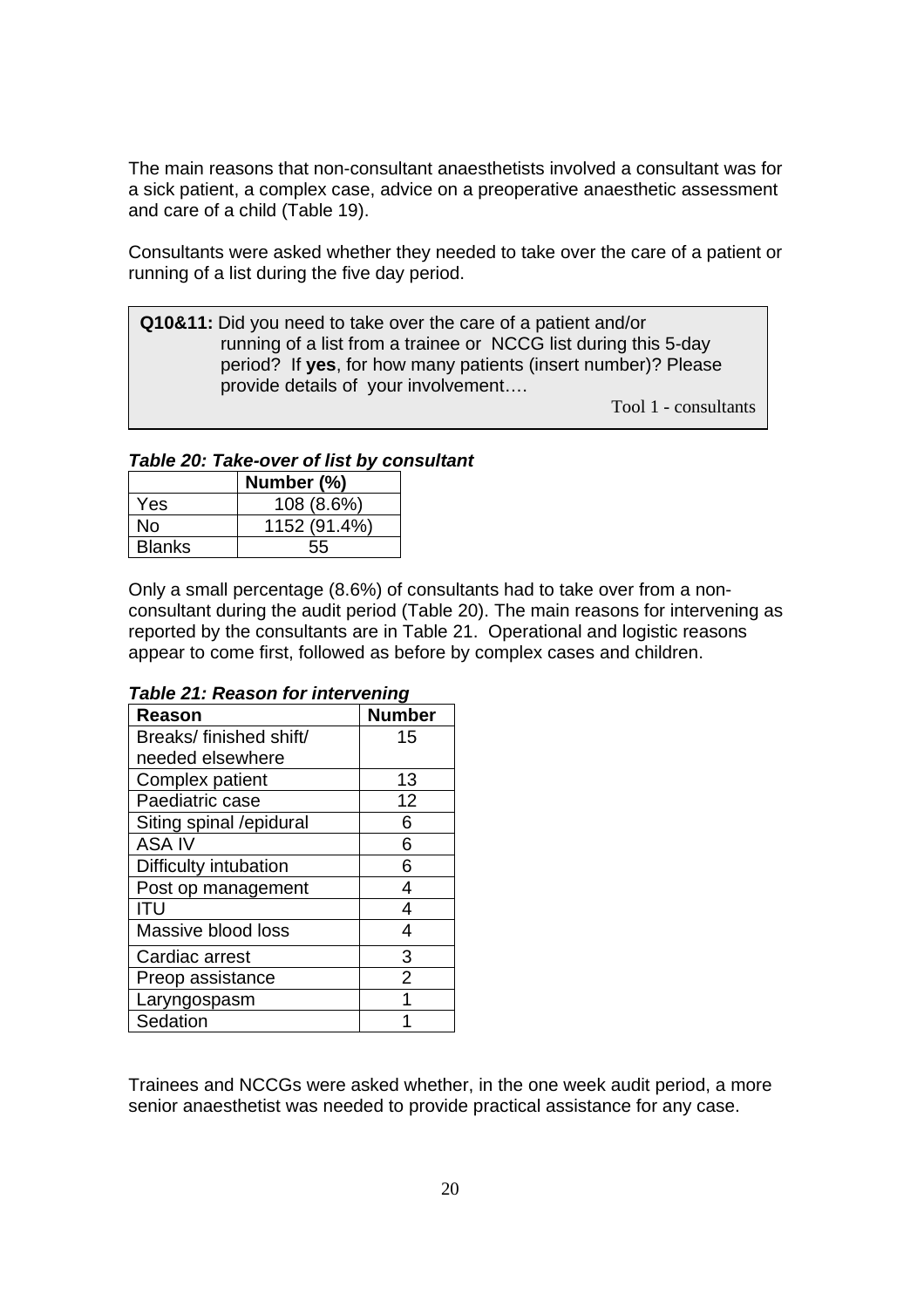**Q15,16&17**: In this period, did you need a more senior anaesthetist need to provide practical assistance for any case? If **yes**, for how many cases (insert number)? Please give details of what input was needed and who (include grade) provided it? Tool 2 – trainees/NCCGs

Around a third of non-consultants, (296 out of 892 or 33%) needed practical assistance from a consultant. Of this 296, the majority of respondents only needed assistance for 1-3 cases during the audit week (Figure 4).

*Figure 4: Number of trainees requiring assistance* 



Non-consultants provided details of the input needed from a consultant colleague during the audit period. We condensed this data into themes (Table 22). Regional blocks, children and sick or complex cases again top the list. Some trainees state that elective lists involving children or unusual blocks were normally supervised by consultants. Many respondents also report that having the consultant present or nearby results in them feeling more comfortable. Some SHOs report that they never work alone.

| Anaesthetic problem                 | <b>Number</b> |
|-------------------------------------|---------------|
| Assistance siting epidural/spinal   | 43            |
| Assistance with a child             | 36            |
| Sick patient or complex case        | 34            |
| Difficult airway or intubation      | 35            |
| Consultant presence always required | 31            |
| ASA 3 or 4 patient                  | 29            |
| Assistance with block               | 32            |
| <b>ITU</b> involvement              | 21            |
| Cardiac anaesthetist required       | 17            |
| Post operative management problem   | 8             |
| Assistance at induction             |               |
| Second opinion re cancellation      |               |

*Table 22: Reason for involving consultant anaesthetist*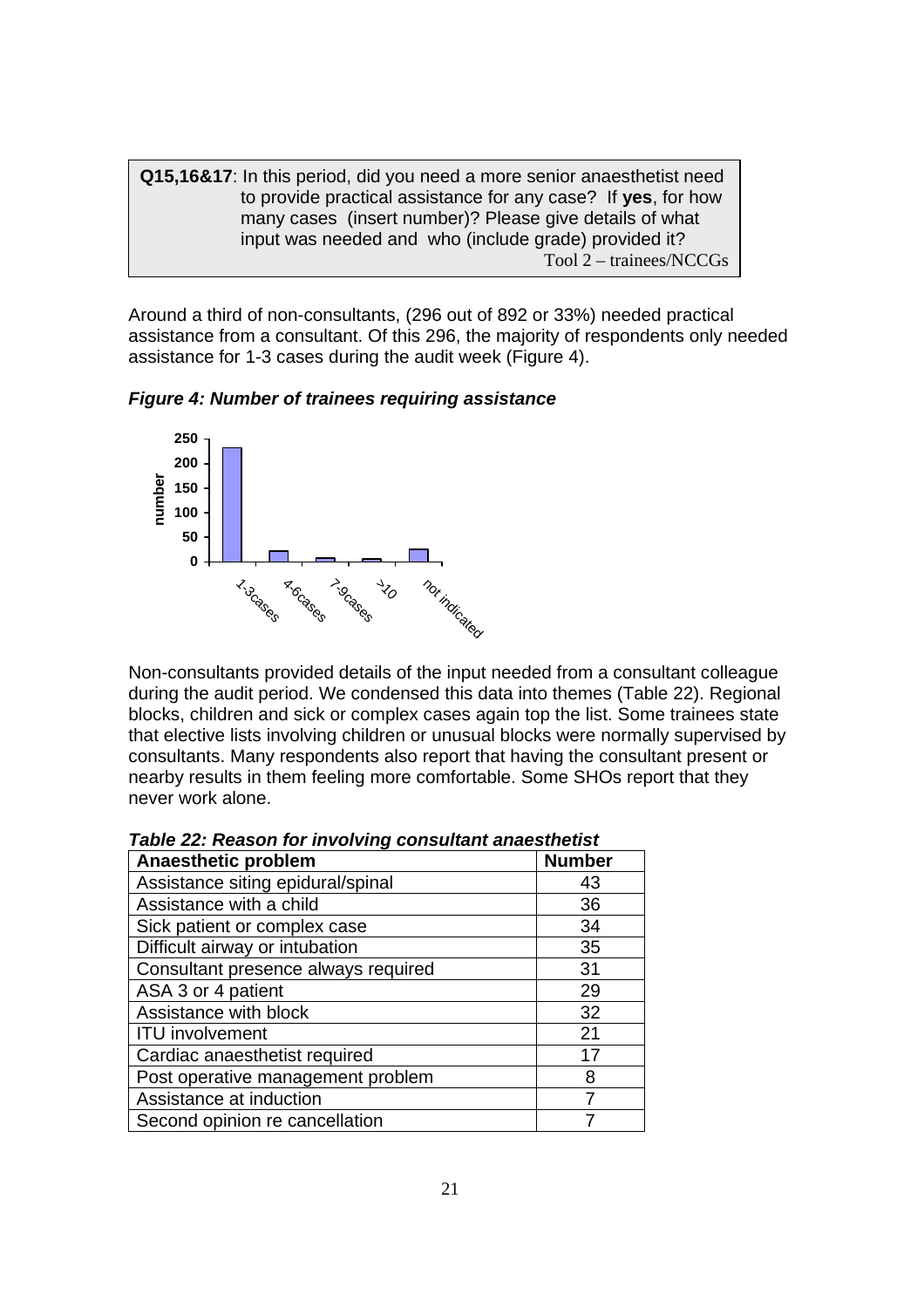| Fibreoptic intubation required                  | 5 |
|-------------------------------------------------|---|
| More than one patient needing care              |   |
| Phone advice re management of patient           |   |
| Obese patient                                   |   |
| Management of laryngospasm                      | 3 |
| Advice on drug management                       | 3 |
| Inter-hospital transfer issues                  | 2 |
| Preoperative management                         | 3 |
| Assistance with neurologically impaired patient | 2 |
| Assistance with chronic pain management         | ◠ |

Trainees and NCCGS were asked whether, in their opinion, consultant input had been needed during the audit period but was not obtainable soon enough.

| Q18,19&20: During the week, was there any situation where a |
|-------------------------------------------------------------|
| consultant's input was needed but not obtainable soon       |
| enough, in your view? If yes, for how many cases (insert    |
| number)? Please provide brief details of what input was     |
| needed and why assistance was not obtainable.               |
| $Tool$ 2 – trainees/NCCGs                                   |

Less than 2% of respondents (17 of 917) report that consultant input is needed but not obtainable soon enough. The help needed for these 17 anaesthetists is as follows:

- Assistance with obese patient (3)
- Assistance with ASA III and IV patient (3)
- Failure of block (2)
- Discussion of case (2)
- Needed to do inter-hospital transfer whilst acute cases also needed to be done. Consultant on call refused to come in, therefore trainee had to do them late in the night on return (1)
- Epidural (1)
- Induction (1)
- $\bullet$  Child (1)
- Obstetric anaesthesia assistance required and consultant on-call not obstetric trained (1)
- Bradycardia and near cardiac arrest (1)
- Reason not stated (1)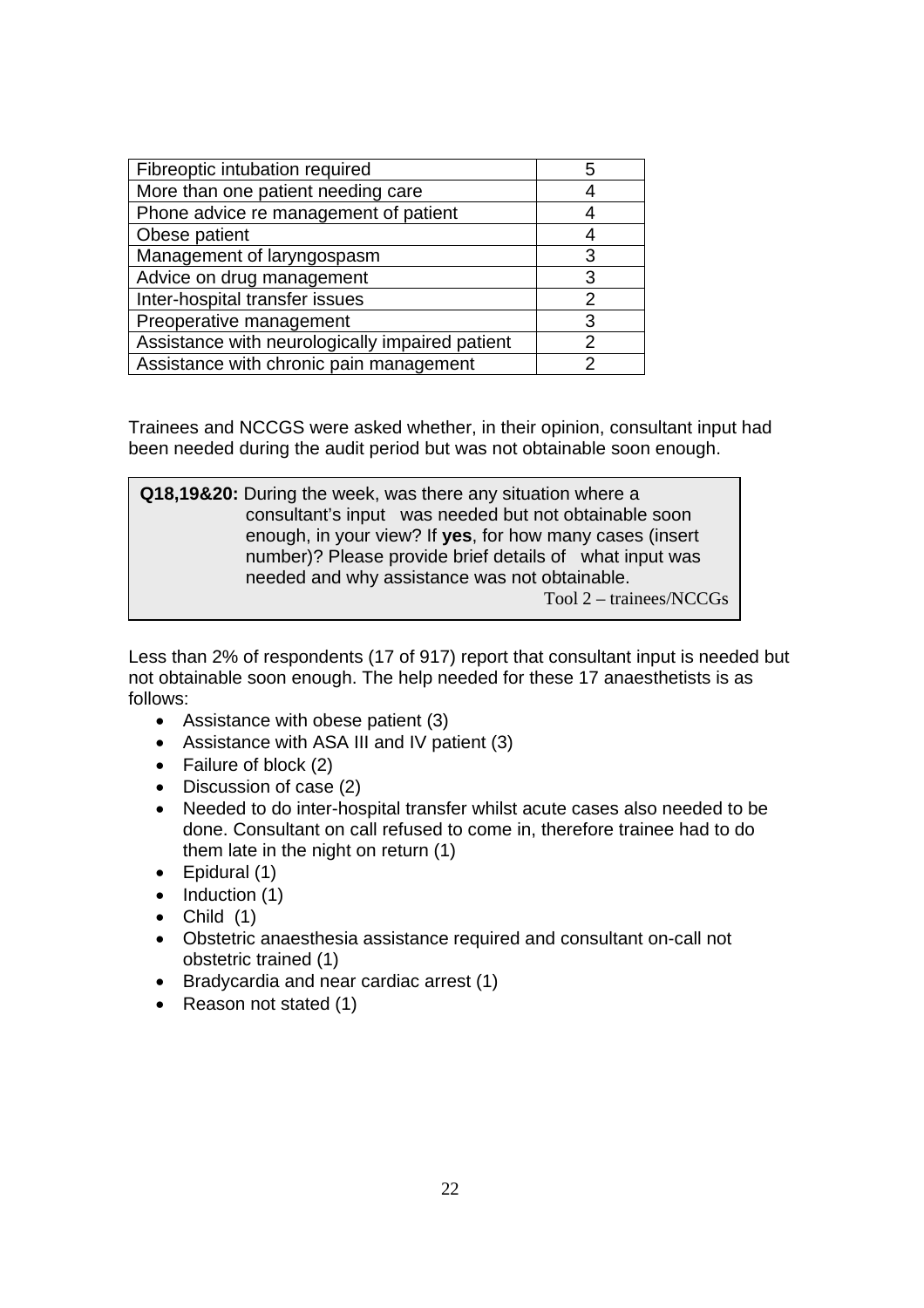## **viii. Trainee suggestions: improvements in supervision**

Trainees and NCCGs were asked about potential improvements of supervision of solo elective trainee lists by consultants.

**Q21:** In your opinion, does anything need to be done to improve supervision of solo elective trainee lists by consultants in your current hospital, and if so, what?

Tool 2 – trainees/NCCGs

This question was answered mainly by trainees rather than NCCGs, probably because supervision issue are more regularly discussed with trainees. Responses have been categorised into main themes (Table 23). Many trainees said they were happy with the level of supervision that they were currently receiving, claiming to be well supported and well supervised. A named consultant and more discussion with consultants top the list of definitive issues raised in this question.

| rable zo. Improvements in supervision suggested by trainees<br><b>Suggested Improvements</b> | <b>Number</b>  |
|----------------------------------------------------------------------------------------------|----------------|
|                                                                                              | (n=403)        |
| Already well supported, excellent supervision                                                | 103            |
| Named consultant needed                                                                      | 83             |
| No improvements required                                                                     | 69             |
| Already have identified consultants                                                          | 24             |
| More opportunity needed to discuss with consultant                                           | 23             |
| and better 'moral support'                                                                   |                |
| More support required as not well supported                                                  | 20             |
| Trainees requesting more solo elective lists                                                 | 18             |
| Improved communication between anaesthetic                                                   | 15             |
| medical staff                                                                                |                |
| More consultants                                                                             | 14             |
| Improved support on labour ward                                                              | 9              |
| Prompt arrival of consultant when called for                                                 | 9              |
| Support for consultants so as to enable supervision                                          | 5              |
| More trainees to do trainee list                                                             | 4              |
| Consultant to carry bleep enabling trainees to get                                           | $\overline{4}$ |
| hold of consultant                                                                           |                |
| Better ITU cover when designated consultant away                                             | 3              |

*Table 23: Improvements in supervision suggested by trainees* 

Trainees' comments further illustrate issues they feel need addressing.

*"A named consultant who is not tied up during lists should be available for assistance maybe covering 2-3 trainees*"

"*A named consultant for lists rather than checking who is available next door"*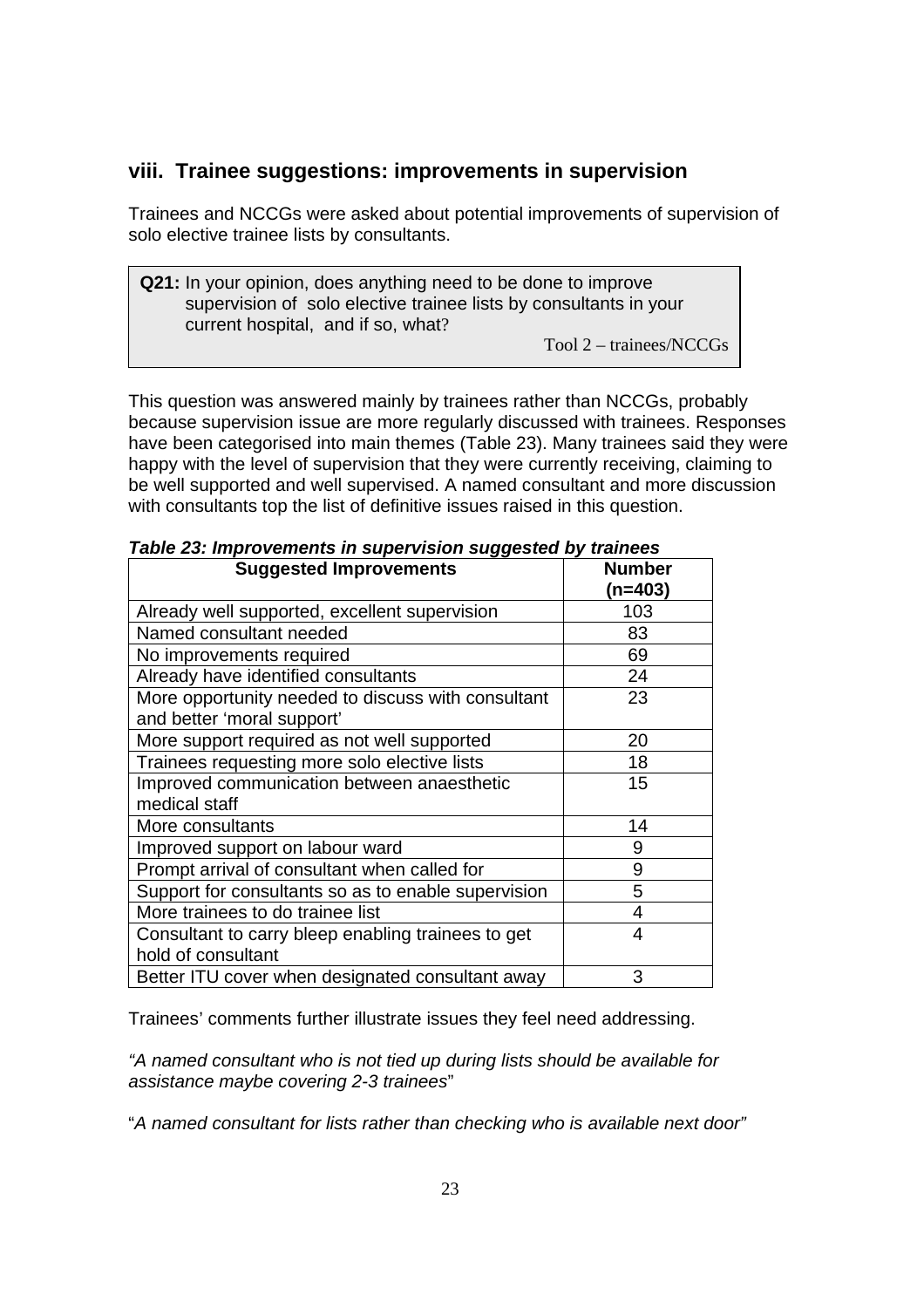*"Decrease the number of solo lists done by SHOs, I did 5 out of 10 sessions solo"* 

*"More solo elective trainee lists, at present I do one list in 15 days"* 

*"The introduction of a new shift rota – opportunity for training and learning for more experienced trainees is limited and needs addressing"* 

*"Trainee would benefit more if first year was allocated mainly to concentrate on general anaesthetic skills and in 2nd year trainee should have postings of 3 months on different attachments"* 

*"Problem with isolated theatre sites, maybe a dedicated supervisor at the end of a phone would be enough."* 

Consultants were asked for any further comments they wanted to make on the supervisory role of consultant anaesthetists.

**Q13:** Do you have any further comments to make on the supervisory role of consultant anaesthetists?

Tool 1 - consultants

Comments most frequently received were…

- The difficulty in supervising while doing other lists
- Trainees do need to be supervised and it is essential that they know that there is a named consultant.
- When help is needed from the consultants, it is usually required immediately.

Consultants' comments further illustrate issues they feel need addressing.

"*I do not think the terms 'support', 'supervisory' and 'responsibility' have been addressed in our hospital* 

*"It is increasingly difficult to leave a patient and rescue a junior in the next theatre"* 

*"To attend a trainee is trouble – usually have to leave my own patient"* 

*"Would like the College to develop more formal guidance on supervising roles"* 

*"Concerned at current position on lack of supervision nationally"* 

*"You can only look after one case at a time"* 

*"We baby-sit too much, trainees need more solo lists."*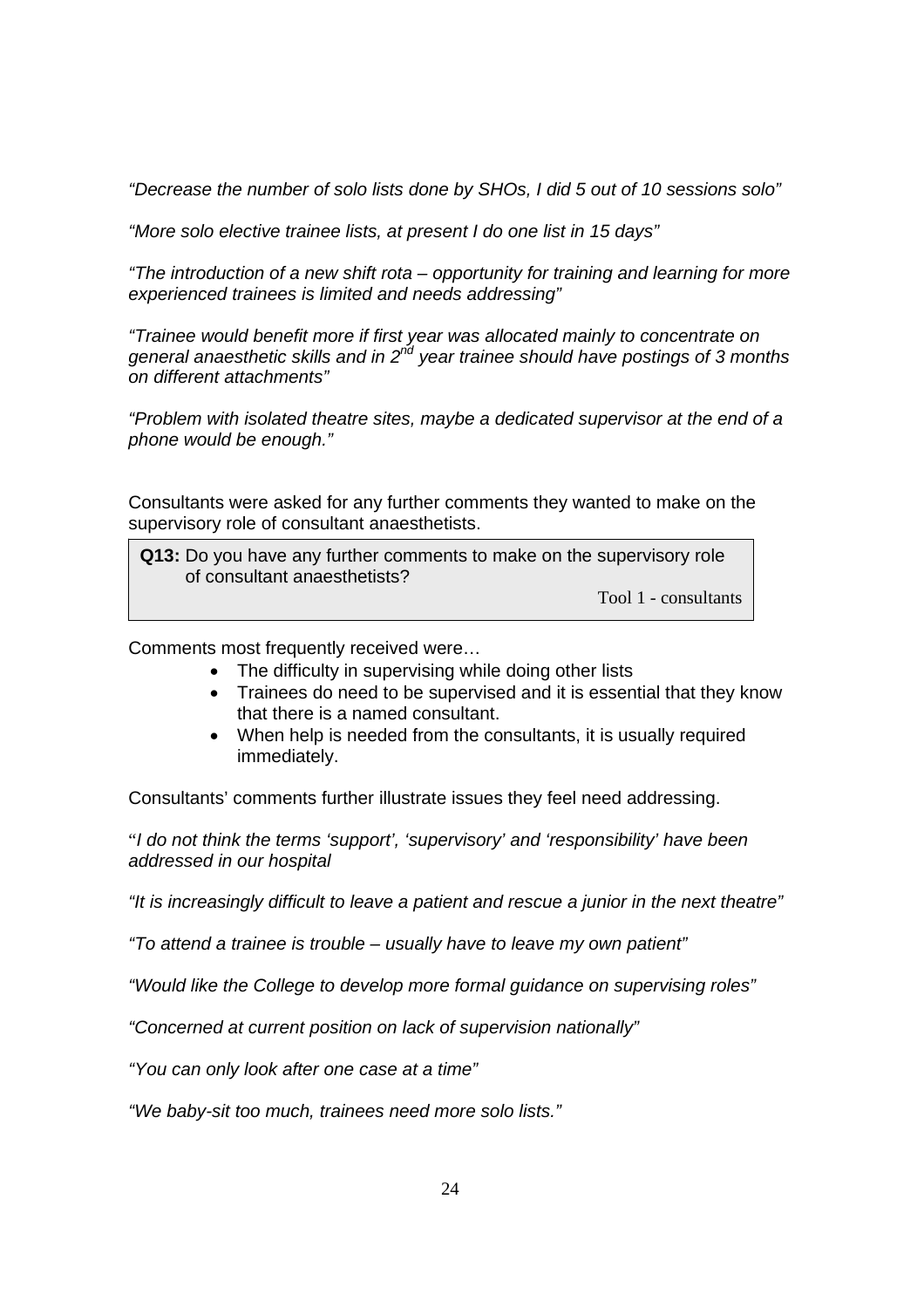## **4.4 Audit two: place of mortality and morbidity reviews**

### **i. Mortality and morbidity systems in place**

Audit coordinators were asked about their departmental system for identifying deaths related to anaesthesia**.** 

**Q18:** Does your department have a system in place which enables identification of deaths related to anaesthesia? If **yes**, briefly what system do you have? Tool 3 – official department view

*Figure 5: System in place for identification of deaths* 



 The majority of departments (96 or 74%), report having a system in place which enables the identification of deaths related to anaesthesia (Figure 5).

The main systems that the departments have in place are:

- Multidisciplinary M&M meetings
- Audit meetings

 $\overline{\phantom{a}}$ 

- Critical incident system
- Reporting via NCEPOD coordinator
- SASM (Scottish Audit of Surgical Mortality)
- Individual anaesthetists informed by surgeon.

Audit coordinators were asked who was responsible for reviewing deaths relating to anaesthesia within the department.

**Q9:** In your hospital, does someone review all deaths related to anaesthesia? If **yes,** what is their role or title? Tool 3 – official department view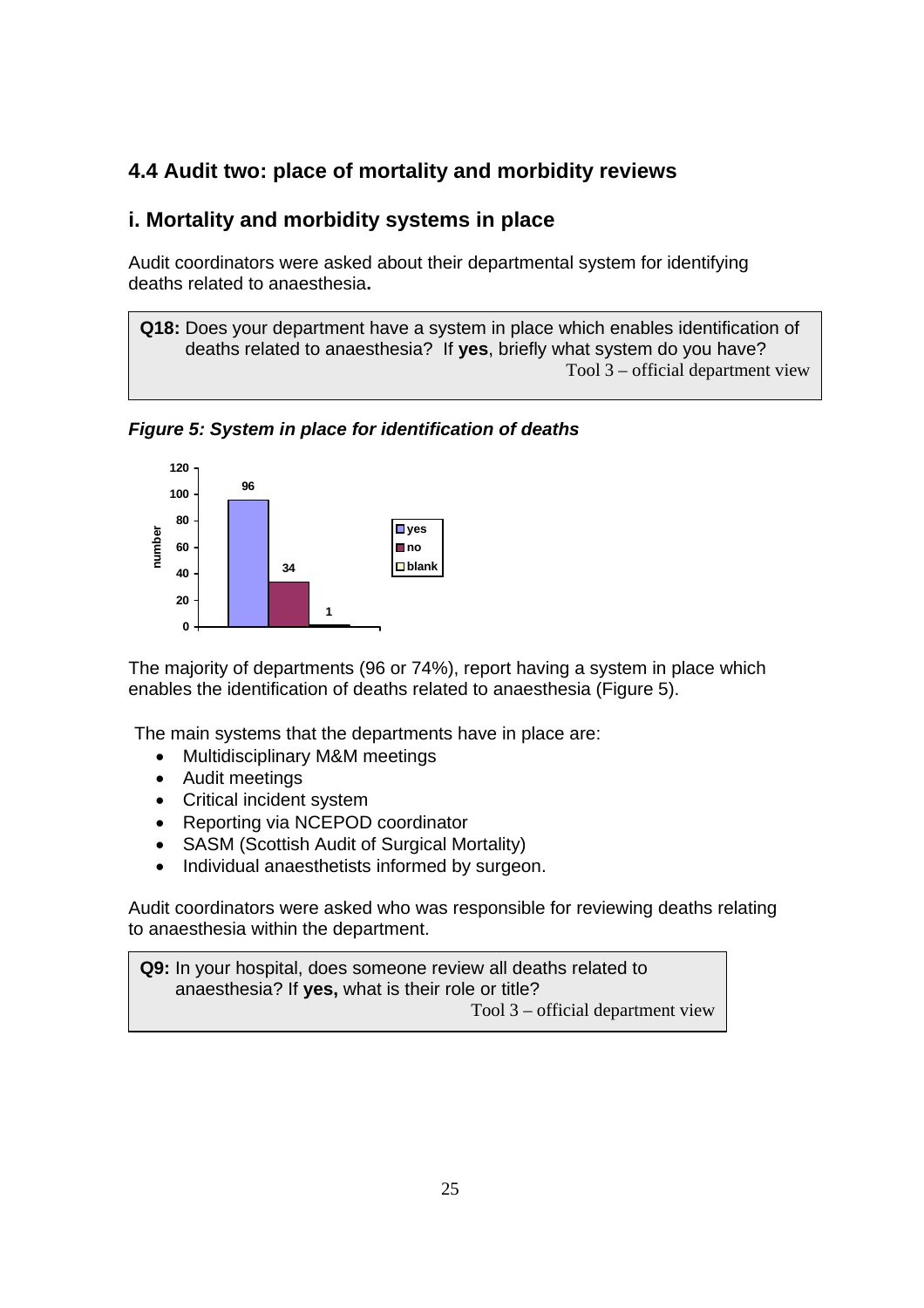|               | Number (%) |
|---------------|------------|
| Yes           | 64 (49.6)  |
| N٥            | 65 (50.4)  |
| <b>Blanks</b> |            |

*Table 24: "Someone reviews all deaths"* 

Around half of the audit coordinators report that someone in their hospital reviews all deaths related to anaesthesia (Table 24).

Various members of staff review the deaths related to anaesthesia, including the NCEPOD coordinator or equivalent, the audit coordinator and a nominated consultant anaesthetist (Table 25).

| <b>Role</b>                      | <b>Number</b>  |
|----------------------------------|----------------|
| NCEPOD/ SASM or M&M co-ordinator | 15             |
| <b>Consultant anaesthetist</b>   | 11             |
| Audit coordinator                | 10             |
| Clinical governance lead         |                |
| <b>Clinical director</b>         | 6              |
| Risk manager                     | 3              |
| <b>Critical incident lead</b>    | $\overline{2}$ |
| Associate medical director       |                |
| Consultant critical care         |                |
| <b>NCCG</b>                      |                |
| Trainee                          |                |
| General manager                  |                |
| Mortality grading committee      |                |

*Table 25: Identity of staff reviewing deaths related to anaesthesia* 

Audit coordinators were asked if a formal system exists in their hospital for learning from NCEPOD or SASM (in Scotland) reports.

**Q10:** Is there a policy or formal system to take on board learning from NCEPOD (or SASM) in your hospital? Tool 3 – official department view

## *Table 26: System for learning from deaths related to anaesthesia*

|               | Number (%) |
|---------------|------------|
| <b>Yes</b>    | 68 (53)    |
| N٥            | 61(47)     |
| <b>Blanks</b> |            |

Around half of departments have a formal system for taking on board learning from NCEPOD (SASM in Scotland), (Table 26).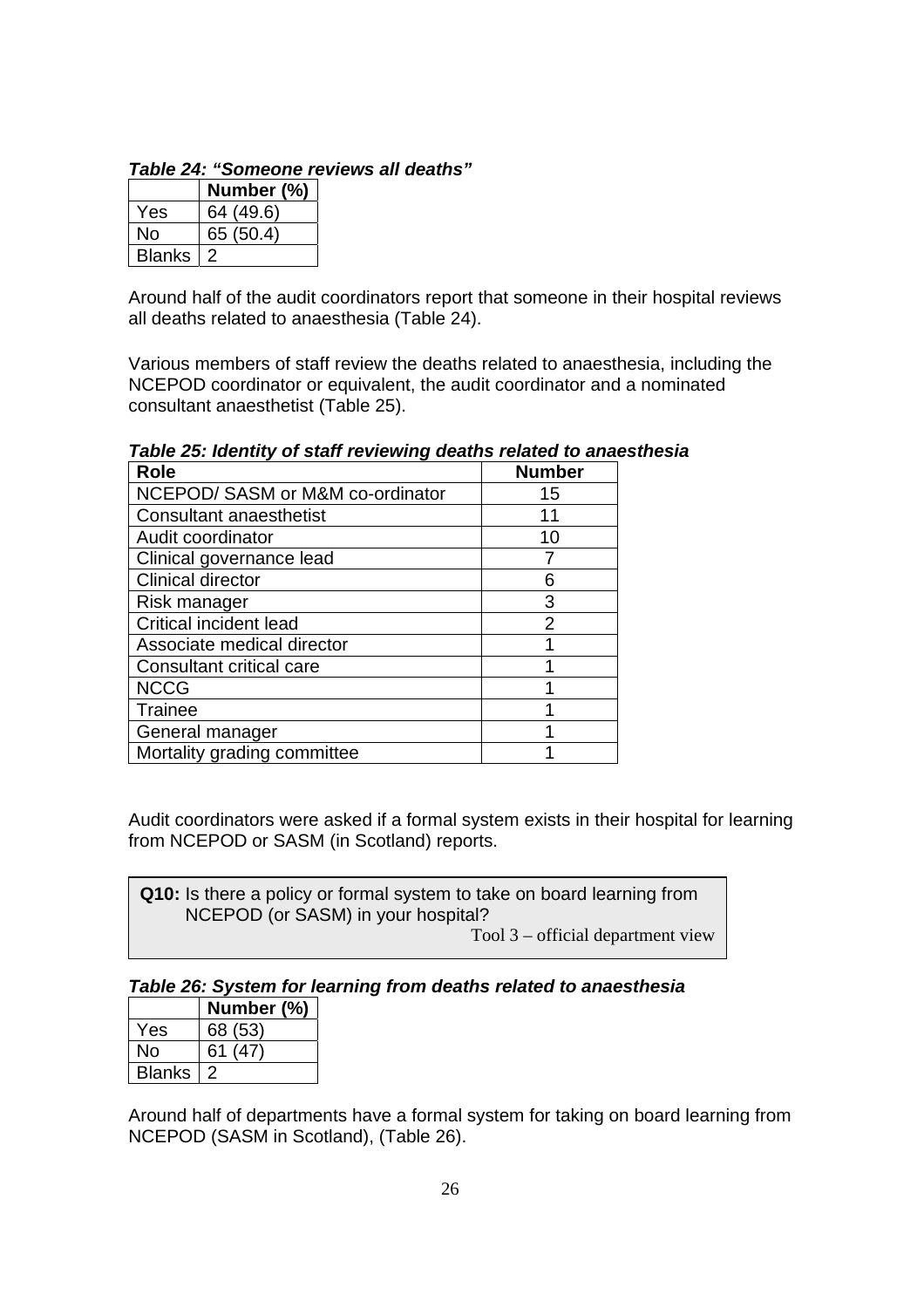## **ii. Critical incident systems in place**

Audit coordinators were asked about systems in place to learn from critical incidents**.** 

**Q11:** Do you have a system in place to learn from critical incidents? If **yes**, briefly what system do you have?

Tool 3 – official department view

The majority of hospitals (122 or 93%) have a system in place to learn from critical incidents. The most common system in place is filling in CI forms and discussion at regular audit or M&M meetings. Some hospitals mentioned a trust-wide critical incident reporting system, including critical incidents being reviewed by a clinical risk consultant. Several respondents also referred to the Royal College critical incident form.

## **iii. Frequency of meetings**

Audit coordinators were asked about frequency of mortality and morbidity meetings within their department.

**Q13:** Does your department have anaesthetic–related mortality and morbidity meetings. If so, what is the frequency? Tool 3 – official department view Tool 1 – consultants (**Q14**)

*Figure 6: Frequency of M&M meetings – audit coordinators' response* 

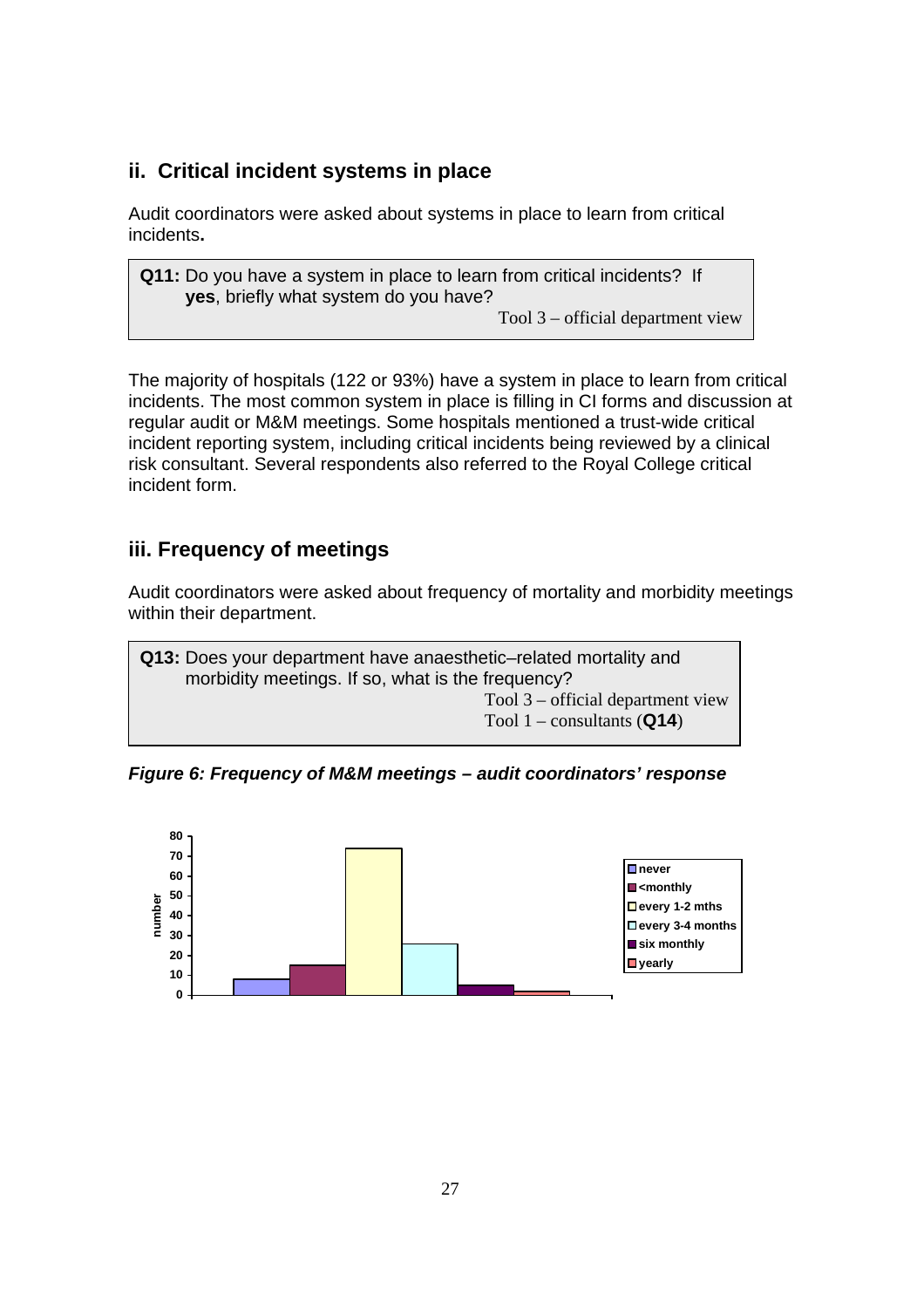*Figure 7: Frequency of M&M meetings- consultants' response* 



The frequency of anaesthetic-related mortality meetings in departments is every 1- 2 months, with only 8 departments (6.1%) indicating that they never had M&M review meetings (Figure 6 & 7).

Audit coordinators were asked about attendance by anaesthetists at the M&M review meetings.

| Q14: Approximately what percentage of your anaesthetists would you say |  |  |
|------------------------------------------------------------------------|--|--|
| regularly attend the M&M review meetings?                              |  |  |
| Tool $3$ – official department view                                    |  |  |

|                                   | <b>Mean</b> |
|-----------------------------------|-------------|
| % attendance of consultants   64% |             |
| % attendance of trainees          | 61%         |
| % attendance of NCCGs             | 63%         |

Of the 123 departments who regularly have M&M review meetings, around 60% of anaesthetists are believed regularly to attend (Table 27). Seven departments (5%) report that less than 25%of consultants attend and 10 departments (8%) report that less than 25% of trainees attend

Consultants were asked how often they attend the mortality and morbidity review meetings.

**Q15:** If your department has Mortality and Morbidity review meetings, how often do you attend them?

Tool 1 - consultants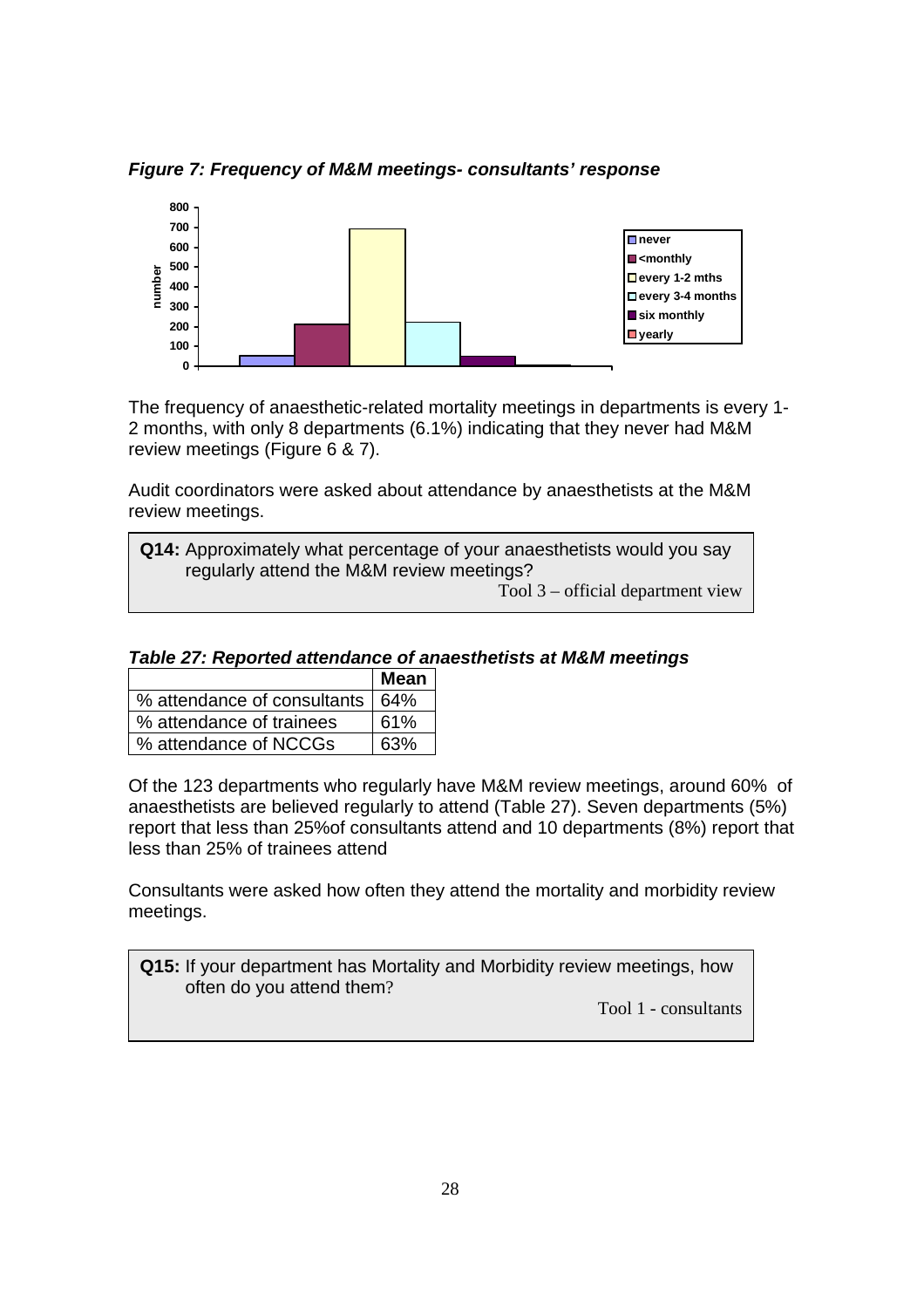*Figure 8: Frequency of attendance by consultants at M&M meetings* 



The majority of the consultants state that they regularly attend these meetings regularly (Figure 8).

#### **iv. Perceived usefulness of M&M meetings**

Consultants were asked for their opinion on the value of M&M review meetings.

**Q16:** Do you feel your Mortality and Morbidity review meetings are useful? Tool 1 - consultants

*Figure 9: Rating of usefulness of M&M meetings by consultants* 



Perceived usefulness of these meetings varies, with most consultants reporting that the M&M review meetings are often useful (Figure 9).

Consultants were asked to provide an opinion on specific benefits that they believe arise from attending M&M meetings.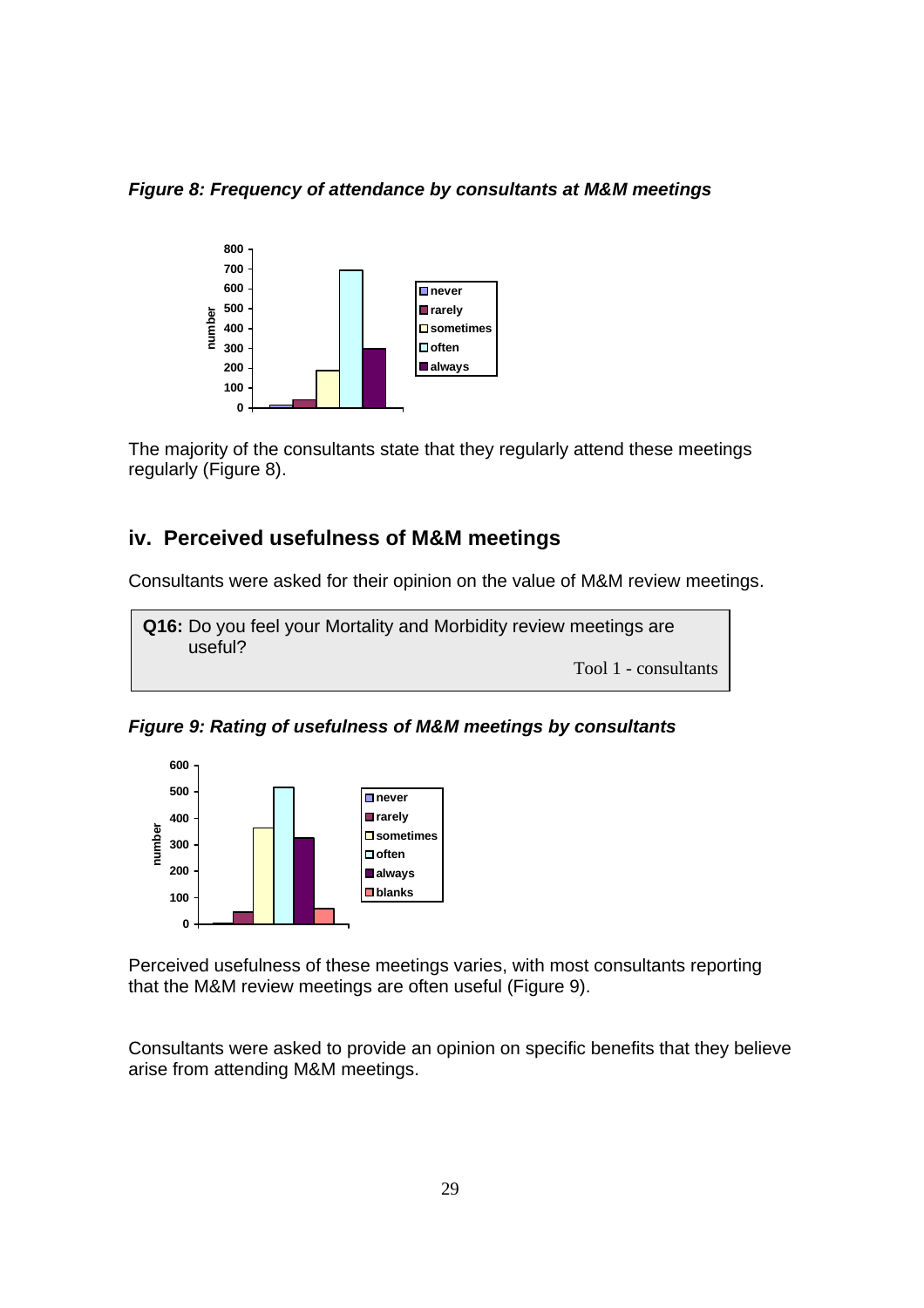|                                            | Number |
|--------------------------------------------|--------|
| Lessons learned                            | 77     |
| Learning from mistakes and mishaps         | 39     |
| M&M meetings are excellent                 | 36     |
| Feedback and discussion                    | 28     |
| Teaching and learning for trainees         | 28     |
| Benefit from multidisciplinary involvement | 24     |
| Improved care and practice                 | 21     |
| Identifying system problems and failures   | 21     |
| Limited value                              | 20     |
| Improvement in communication               | 16     |
| Difficulty to fit in around work           | 9      |
| Monitoring quality of practice             | 9      |
| Highlighting difficult cases               | 9      |
| Don't have them                            | 6      |
| Depends on who is present                  | 5      |
| Change of practice                         |        |

#### **Table 28: Perceived value of M&M meetings, consultants' viewpoint**

The key benefits that consultant reported from having M&M meetings were the lessons that are learned from hearing about individual cases (Table 28). Some specific comments from consultants on the value of M&M meetings were:

"*Excellent learning opportunity when used correctly*"

"*One can learn from near mishaps and mistakes. It allows for sharing of problems and solutions and exploration of others' practice. It is very valuable from an education and training aspect, both for trainees and consultants"*

*"Under reporting is common due to fear of adverse criticism".* 

Audit coordinators and clinical directors were asked their opinion on the value of M&M meetings. The majority of respondents report them to be of value, in particular to review standards of care and quality of practice. Some however feel even though they may be seen as valuable in generating discussion, that there is no real action or change in practice as a result of M&M reviews. They commented that sometimes M&M meetings are difficult to organise jointly with surgeons.

#### **v. Joint M& M Meetings**

Audit coordinators were asked whether their departments have M&M meetings, jointly with surgeons.

**Q15:** Does your department have joint meetings with surgeons to review mortality cases? Please give your opinion on their value

Tool 3 – official department view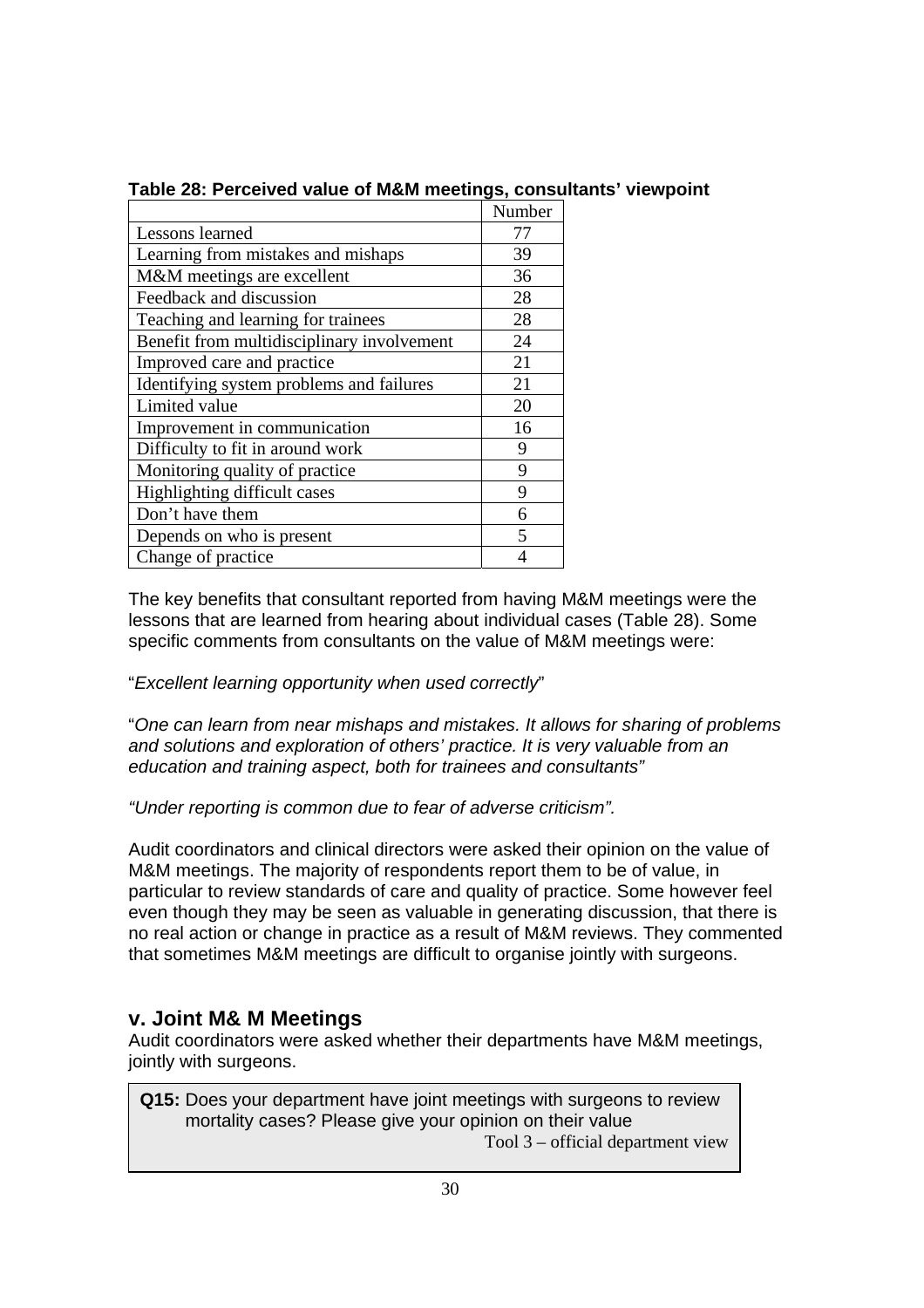Eighty out of 129 (62%) of anaesthetic departments have M&M meetings jointly with surgeons, to review mortality cases.

#### **vi. Improvements resulting from mortality and morbidity reviews**

Consultants were asked whether, as a result of M&M meetings, problems had been discovered or corrected.

**Q18&19:** Do you think that as a result of your M&M reviews, problems have been discovered or corrected? Please briefly give details.

Tool 1 - consultants

#### *Table 29: Impact of M&M review*

|                                    | <b>Yes</b>            | No | Not applicable   Blanks |     |
|------------------------------------|-----------------------|----|-------------------------|-----|
| Discovered   972 (88%)   135 (12%) |                       |    |                         | 136 |
| Corrected                          | 877 (84%)   165 (16%) |    | 85                      | 188 |

The majority of consultants reported that M&M reviews resulted in problems being discovered and corrected (Table 29).

| Anaesthetic problem                                | <b>Number</b>  |
|----------------------------------------------------|----------------|
| Equipment problem or failure                       | 50             |
| Lack of essential equipment                        | 19             |
| Drug mishap or drug error                          | 18             |
| Failure of preoperative workup                     | 17             |
| <b>Communication failure</b>                       | 15             |
| Inadequate protocols                               | 15             |
| Inadequate supervision of trainees                 | 13             |
| Change in anaesthetic practice needed              | 12             |
| Mismanagement of patients                          | 12             |
| <b>Epidural complications</b>                      | 12             |
| Staffing shortage                                  | 10             |
| Failure of post-operative monitoring or management | 8              |
| Training need identified                           | 7              |
| Organisational issues                              |                |
| No critical care availability                      | 5              |
| Inadequate monitoring                              | $\overline{2}$ |

## *Table 30: Type of anaesthetic problems discovered or corrected*

Equipment problems followed by drug hazards, top the list of learning points from these meetings (Table 30). Some specific comments from consultants were:

*"Drug errors are reduced by standardising contracts for purchasing drugs"*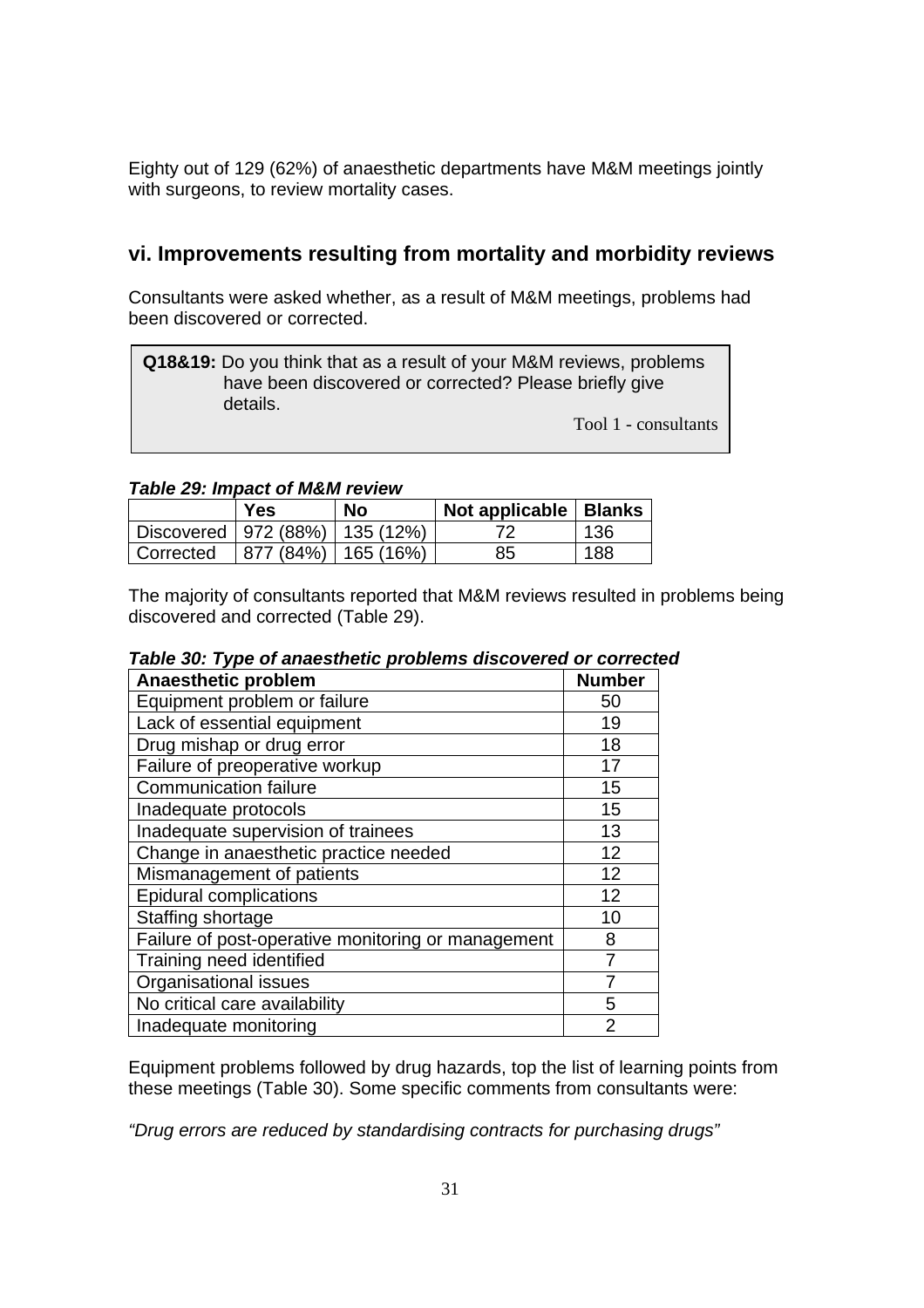*"Better equipment is needed on the difficulty airway trolley"* 

*"We need to improve the protocol for ward management of epidurals"* 

*"Monitoring of epidurals in wards needs improving"* 

*"We need a change of manufacturer for our circle tubing as it keeps tearing"* 

*"There is inadequate handover between anaesthetists"* 

*"We have inadequate preoperative assessment"* 

*"There is delay in the delivery of cross-matched blood to theatre".*

Anaesthesia departments were asked to provide examples of improvements that had occurred as a result of M&M reviews.

**Q16:** Please give two examples of improvements that members of your department have made, as a result of mortality and morbidity reviews?

Tool 3 – official department view

Audit coordinators and clinical directors report a number of improvements in anaesthetic practice as a result of the mortality and morbidity reviews such as:

- Alterations to policies (i.e. NSAIDs, drug regimes)
- Paediatric equipment review
- Improved pain management
- Reinforcement of policies (supervision policy; transfer protocol)
- New guidelines introduced (i.e. epidurals; blood transfusion)
- Improved follow up care
- Equipment changes
- Better preoperative care
- Improved communication
- Drug storage changes
- Dedicated consultant for emergencies.

These respondents were asked what improvements a better M&M system might make.

**Q17:** Please suggest any two improvements that a better M& M review system might give to practising anaesthetists?

Tool 3 – official department view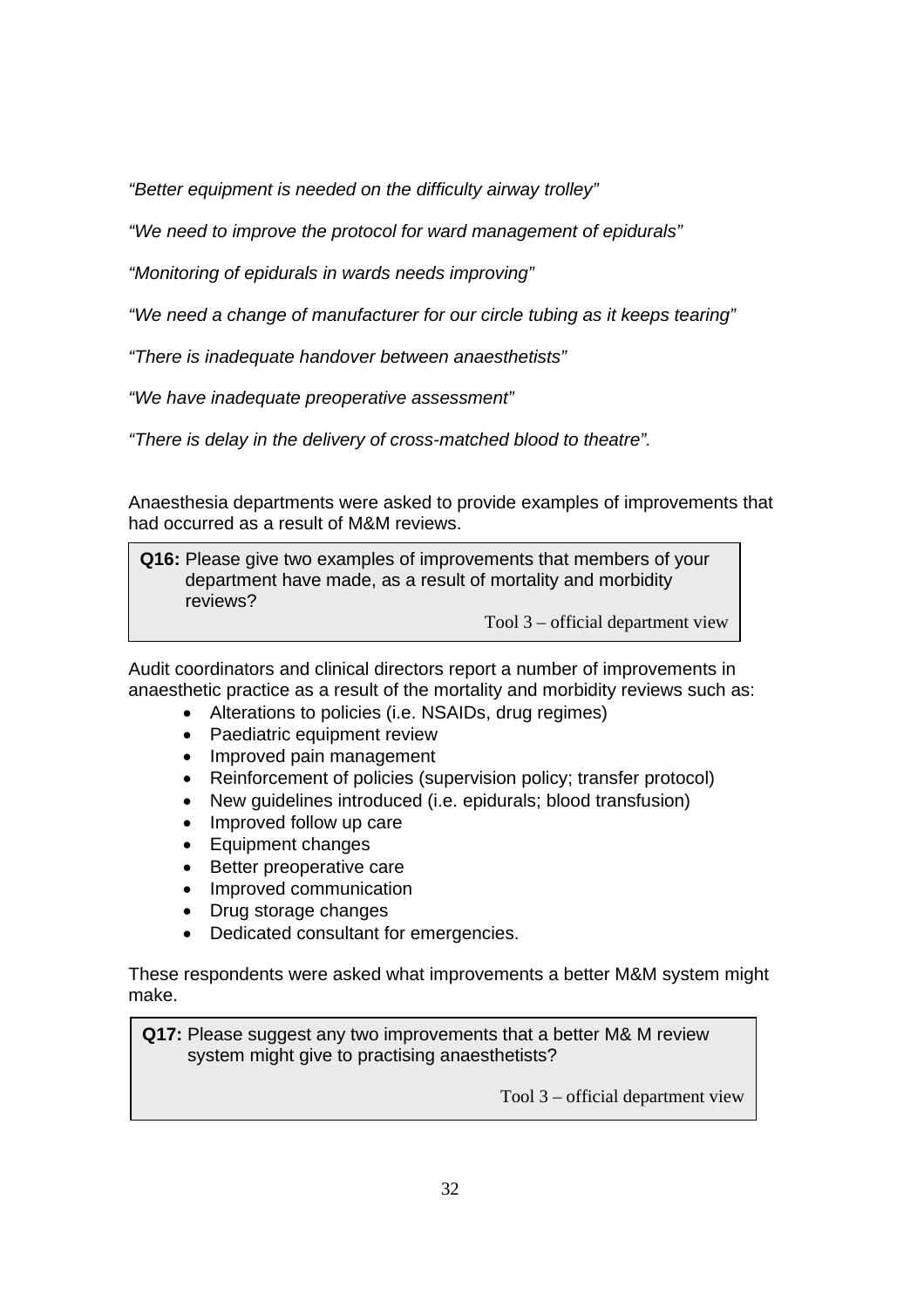Suggested improvements are:

- Better monitoring
- Learning from critical incidents and encouraging reporting
- Introducing a 'no-blame' culture
- Identification of risks
- Detailed post-operative follow up and care
- More time for preoperative assessment
- Anonymity

 $\overline{\phantom{a}}$ 

- Keeping track of trends in morbidity and mortality
- Improved accountability and follow up of incidents
- Closer supervision
- Early anaesthesia involvement in patient care.

Some respondents feel that many of the big issues for improvement within anaesthesia have already been identified, but that making improvements to avoid recurrence of problems that occurred is difficult or impossible.

Some anaesthetists feel that they often do not hear results of post-mortems; or do not get the complete information about the death of a patient whose care they were involved in.

Consultants were asked for their opinion on what is needed to make M&M systems more effective.

**Q20:** In your opinion, what is needed to make M&M systems effective. Please give any examples of good practice you've come across. Tool 1 - consultants

The key issues in making M&M systems effective identified by consultants are:

- Receiving intelligent and useful feedback
- Learning more with actual case presentation
- Conducting joint meetings
- Ensuring anonymity
- Achieving an open and blame free culture
- Enabling better data collection of incident
- Discussing near misses as well as M&M
- Improving reporting of M&M cases
- Having regular meetings
- Identifying lead for M&M meetings
- Receiving adequate time off for meetings
- Making such meetings compulsory.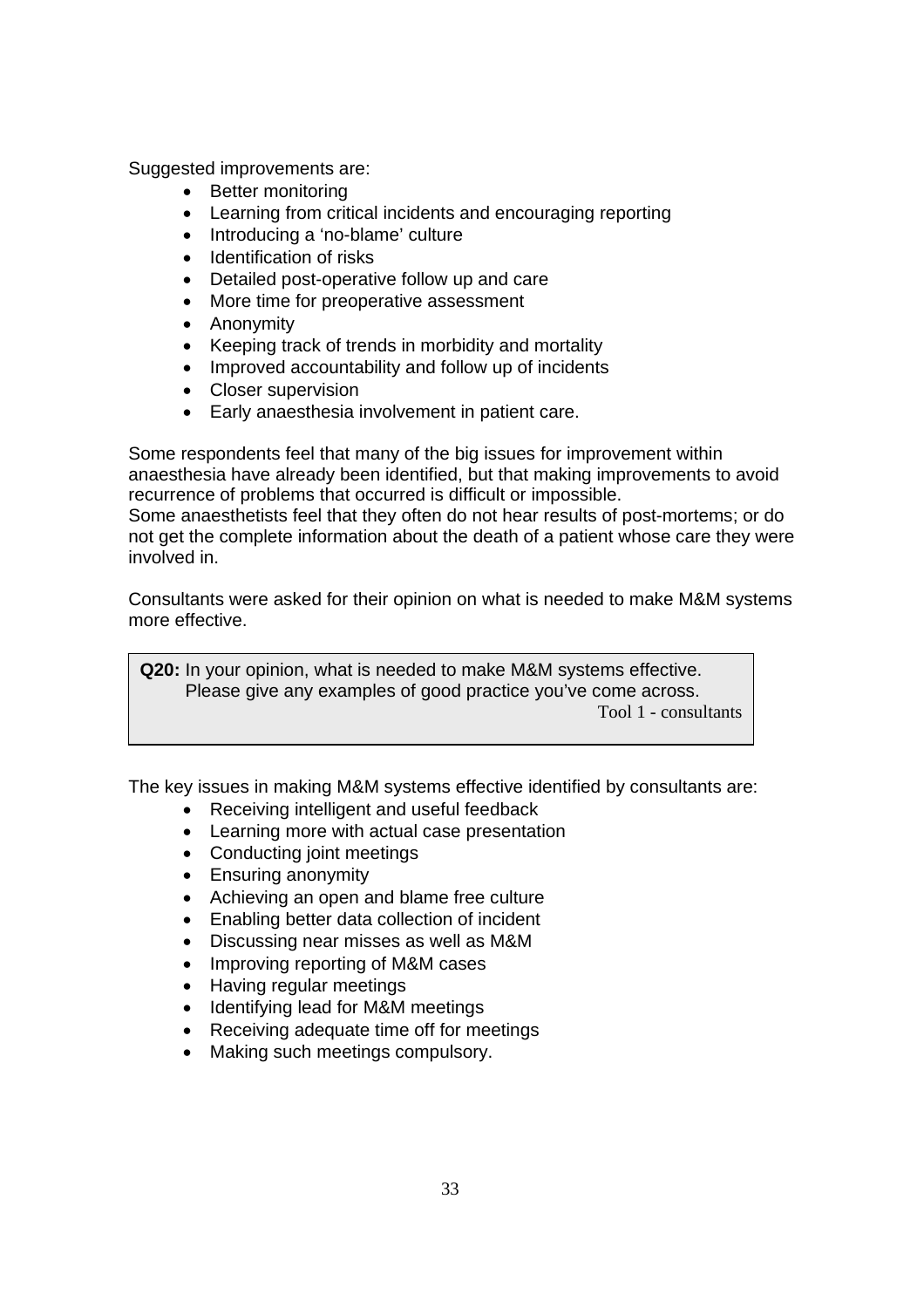In order to understand consultants' feelings on this subject, they were asked to consider the extent to which they would agree or disagree with certain sentiments.

|                                                                                                       | <b>Strongly</b><br>agree | Agree    | <b>Neither</b><br>agree<br>nor<br>disagree | <b>Disagree</b> | <b>Strongly</b><br>disagree | <b>Blanks</b> |
|-------------------------------------------------------------------------------------------------------|--------------------------|----------|--------------------------------------------|-----------------|-----------------------------|---------------|
| Every anaesthetic and<br>surgical death should<br>be reviewed by an<br>anaesthetist in my<br>hospital | 547(43%)                 | 497(39%) | 113(9%)                                    | 93(7%)          | 15(1%)                      | 50            |
| Joint meetings between<br>anaesthetists and<br>surgeons to review<br>deaths are important             | 592(46%)                 | 609(48%) | 61(5%)                                     | 15(1%)          | 3(2%)                       | 35            |
| In our Mortality and<br>Morbidity review<br>meetings, I have<br>freedom to speak<br>openly            | 589(48%)                 | 540(44%) | 55(5%)                                     | 21(2%)          | 10(1%)                      | 100           |

*Table 31: Consultants' perceptions of M&M meetings* 

The majority of respondents feel that every anaesthetic and surgical death needs to be reviewed by an anaesthetist. There is even stronger agreement with the sentiments relating to the value of joint M&M review meetings with surgeons. Although 92% of those responding feel free to speak openly, we note 100 blanks, which are hard to interpret (Table 31).